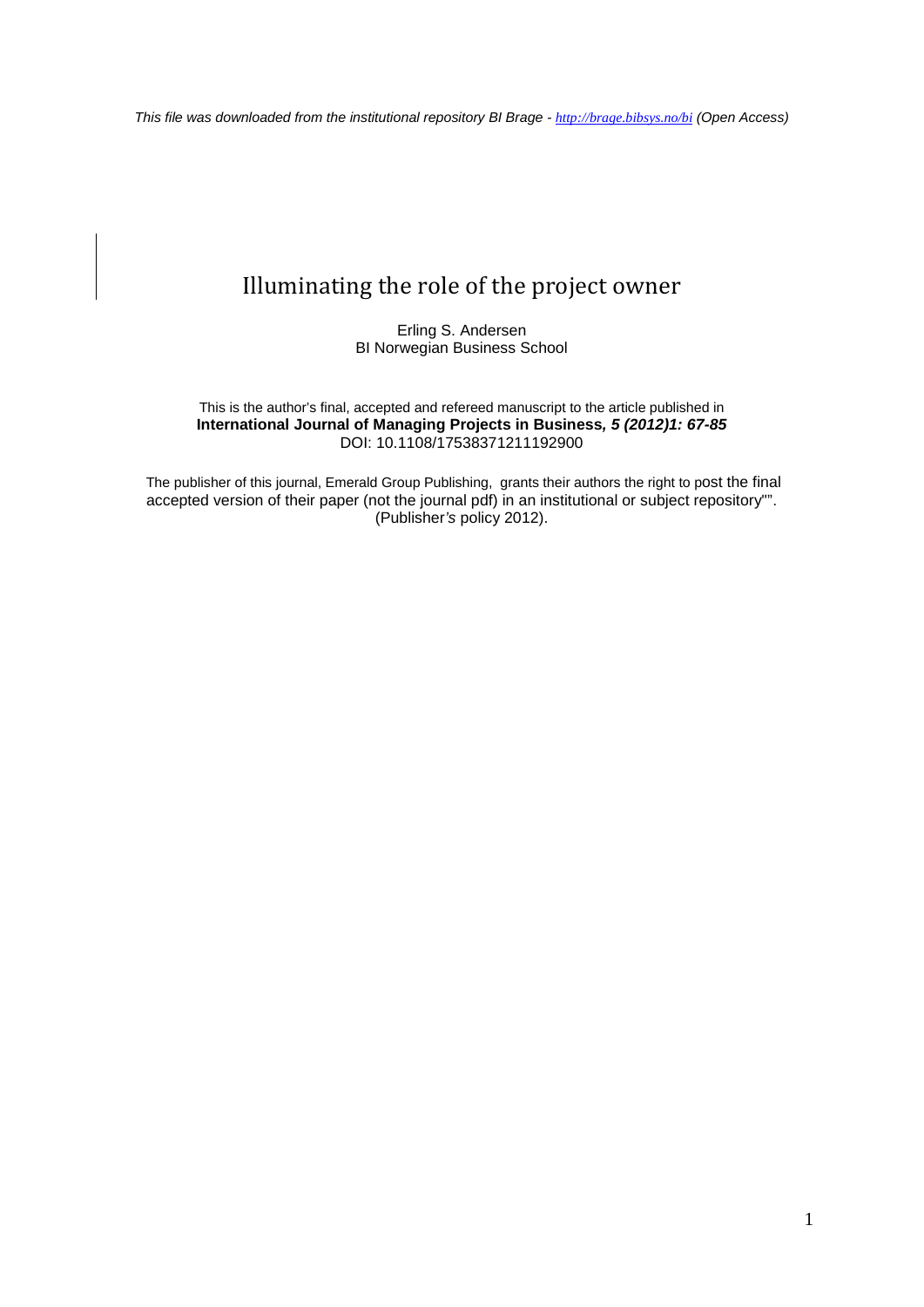**Paper accepted for publication: International Journal of Managing Projects in Business**

## Illuminating the role of the project owner

# **Erling S. Andersen Professor, Norwegian Business School**

#### **Background**

This paper presents the findings of a research project conducted by the Norwegian Centre of Project Management. The Centre is based on an active, integrated collaboration between academia and practitioners. It consists of three Norwegian academic institutions (BI Norwegian School of Business, Norwegian University of Science and Technology and its research organization SINTEF) and approximately 30 prominent Norwegian project-oriented corporations. The vision of the Centre is to be "the national project management arena". It implements targeted research on issues of project management and ensures that the dissemination of knowledge contributes to the research results being applied in member companies.

Each year the members of the Centre collectively decide which area should be the centre of attention for the next year's research activities. In 2009 the members wanted the research to focus on the relationships between the project owner and the project manager. They wanted to gain a better understanding of the role of the project owner and to contribute to more professional project owners in the future. This choice of topic is an interesting observation in itself. It tells us that the project management industry and the practitioners are insecure on what should be the roles of the project owners and their relationships to ongoing projects.

This is not entirely surprising. There are an infinite number of education and training offers for project managers. Extensive research has shown what is required of project managers to achieve project success, see for instance Zimmerer and Yasin (1998) and El-Sabaa (2001). There has been less focus on what is required of project owners. Many project managers complain that the lack of competence of the project owners has a negative effect on project results. Very little research has examined the project owner role in any depth (Crawford et al., 2008).

Earlier versions of this paper have presented the results of our research. It was positively accepted (best paper award at the Inaugural Asia Pacific Research Conference on Project Management in Melbourne 2010) and later heavily criticized for its misconceptions on the roles of the project owner (rejected by two reviewers for the special journal issue from the conference). This is also an interesting observation. It shows that even academicians have quite conflicting views on the roles of the project owner in project work.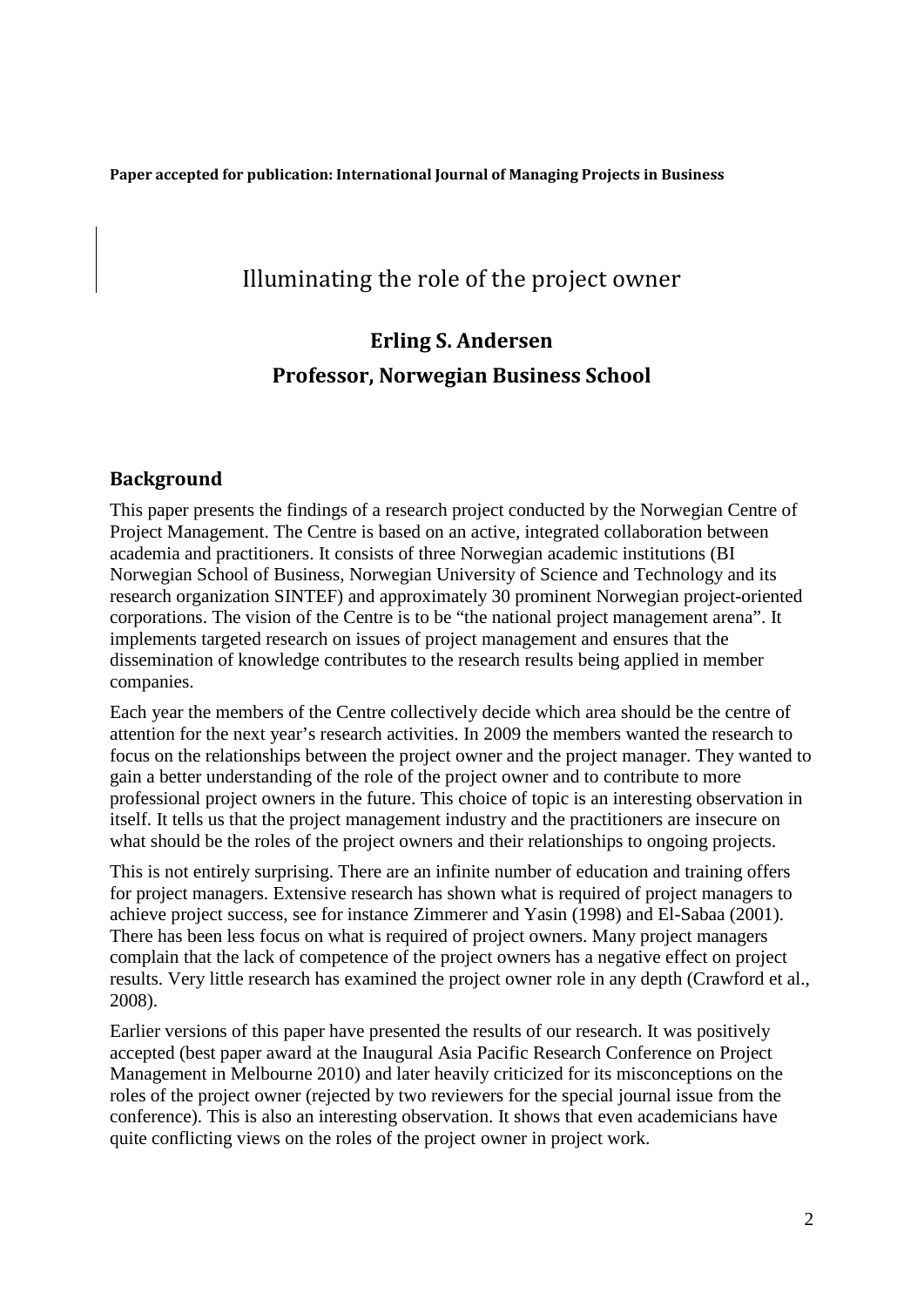The lessons from these experiences are that it is of great importance to outline the kind of perspective one has on project work and the role of the project owner, since it obviously differs among practitioners and scholars. Different perspectives lead to quite different views on how projects should be governed and how the responsibilities should be divided between project owners and managers respectively.

#### **Our perspective on the role of the project owner**

The perspective on projects used in our research has been called an organizational perspective (Andersen, 2008). The project definition of this perspective could be: "A project is a temporary organization, established by its base organization to carry out an assignment on its behalf" (Andersen, 2008, p. 10). The idea of the project as a temporary organization was introduced by Lundin and Söderholm (1995). This perspective has also been called the Scandinavian School of Project Management.

The organization which establishes the project is called the base organization (some call it the mother organization or parent organization). It is the permanent organization insofar as its lifetime is not limited beforehand. The project is the temporary organization. From an organizational perspective, project management basically concerns the relationships between the permanent and the temporary organization. The temporary organization performs an assignment, which it gets from the permanent organization. Inherent in the organizational perspective is an understanding of the project's most important purpose, to facilitate another organization's progress. This is the basic denominator by which everything else is judged. The project owner is the person who on behalf of the base organization is responsible for the project.

This perspective gives the project owner a vital role. The corresponding comprehension of project success reinforces the importance of the project owner. Project success is seen as both goal achievements (time, cost, and quality) and mission achievements. Keeping within the project triangle is up to the project manager. Mission achievement is something else. It depends on how the deliverables are utilized. It cannot be the responsibility of the project or the project manager. It is the responsibility of managers in the base organization, and, not least, the project owner.

The project owner has both a governing and supporting task (Crawford et al., 2008). Governance implies deciding the mission, goals, plans and organization of the project. Supporting means provision of resources, accelerating decisions in the parent organization, enabling formal decisions, and motivating and supporting the project manager and project team.

We deliberately use the term project owner. Some use the term project sponsor and see the two as synonyms, but they are based on different perspectives. The Project Management Institute (PMI) describes the sponsor as the person/group that provides the financial resources, in cash or in kind, for the project (PMI, 2004). This is a narrower concept than we find adequate. The role of the project owner is extended to cover many tasks beyond providing financial support for the project.

### **The research aims**

The Norwegian Centre of Project Management set up, in response to requests from its members, a research project with the purpose of gaining a better understanding of how project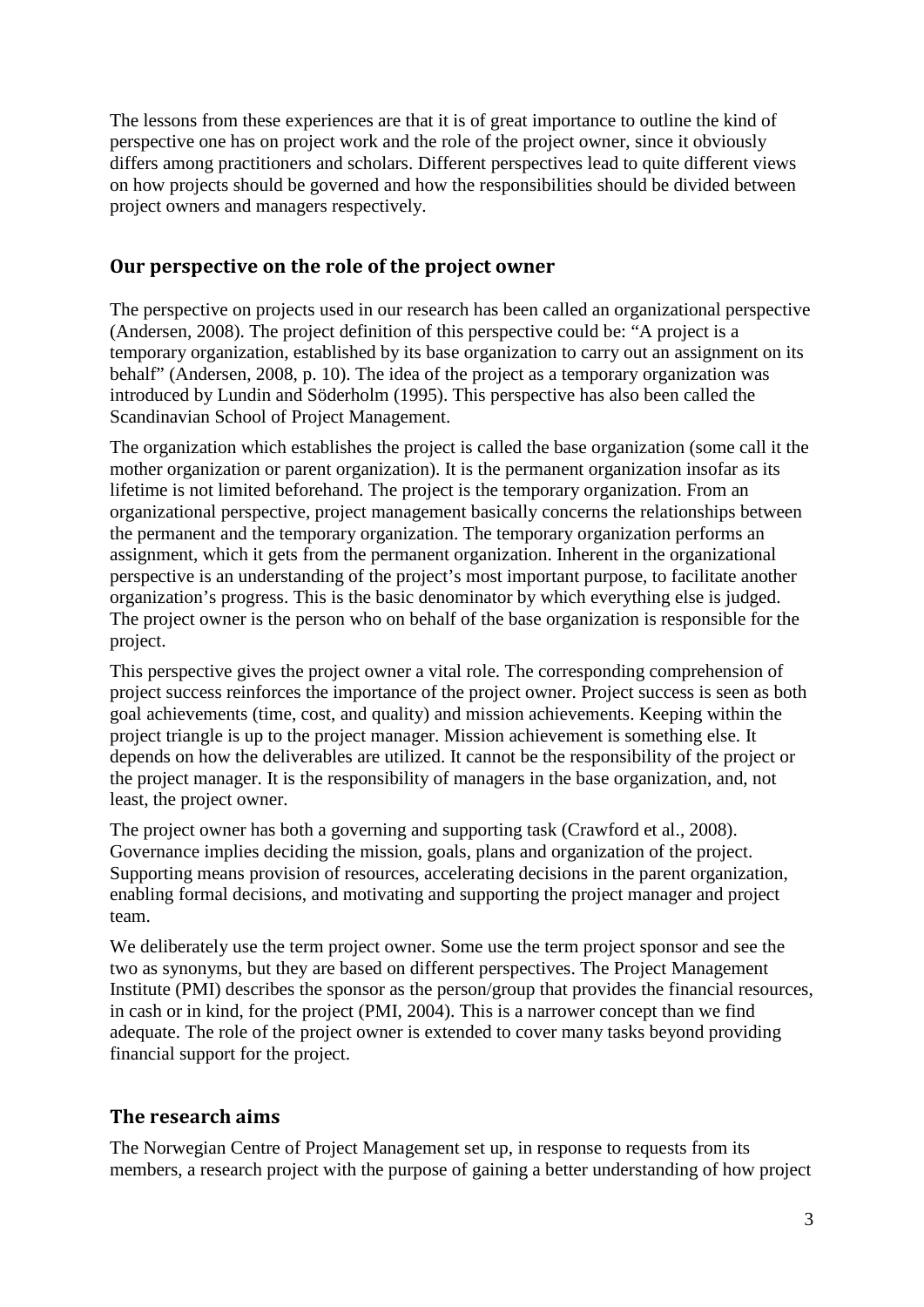owners in Norway are handling their tasks and to identify challenges. It also studied which factors could significantly improve project success.

The research was divided into two parts. The first one was to give a picture of the actual situation of project owners of today. The second part should, based on inputs from the first part, study the impact of better project owners and its consequences for project success.

When looking at the current situation, we have chosen to investigate both the most common situation and how the most experienced people are performing. To get a picture of the most common situation, the project performed a questionnaire survey among project management professionals. Excellence was studied through a series of in-depth interviews with very experienced project owners and managers. The description of the actual situation, and especially the differences between the typical and the excellent, gave raise to propositions of how the situation could be improved. The second part of the study investigated these propositions. The propositions were tested by a comprehensive questionnaire survey and illuminated which areas are of importance to achieve project success.

When studying the actual situation, we focused on how project owners are living up to the ideal situation (according to our organizational perspective) in the following areas:

- the desirable attributes of the project owner;
- the relationships between the project owner and the project manager; and
- the project owner and the assumptions of agency theory.

The first two areas are easily understood: it is important to look at the qualities of the project owners and how they interact with project managers. The third area needs some explanation. An important task of the project owner (according to our perspective) is to control the development and progress of the project. Agency theory has been proposed to give the theoretical underpinning for the control function (Andersen, 2008; Turner and Müller, 2004), and therefore it will be interesting to see if the project owners behave as agency theory predicts.

#### **Research design**

Data about the current situation of Norwegian project owners was firstly collected through a survey. The survey results should be representative of Norwegian projects. The survey was based on a convenience sample. It was conducted among participants on part-time executive master's programmes in project management. The participants in these programmes come from a wide variety of enterprises; large and small, different industries, different kinds of organizations. The enterprises all have several projects. The participants hold different positions within their companies, but they are familiar with the way project management is executed in their own enterprises. We would argue that the responses represent a cross-section of Norwegian projects.

As the base organization of the respondents would usually have several projects running at the same time, the respondents were asked to think of a specific project and a specific project owner. To be sure that the respondent had a certain project in mind, they were asked to identify the project owner by title. In this way we secured that the responses were based on concrete observations and not loose thoughts.

The survey was distributed among 77 participants, who all responded to the questionnaire. To ensure that the respondents only answered questions on which they were well-informed, the questionnaire facilitated 'Don't know' responses. By studying the results one can see that the number of responses on certain questions is below the maximum number.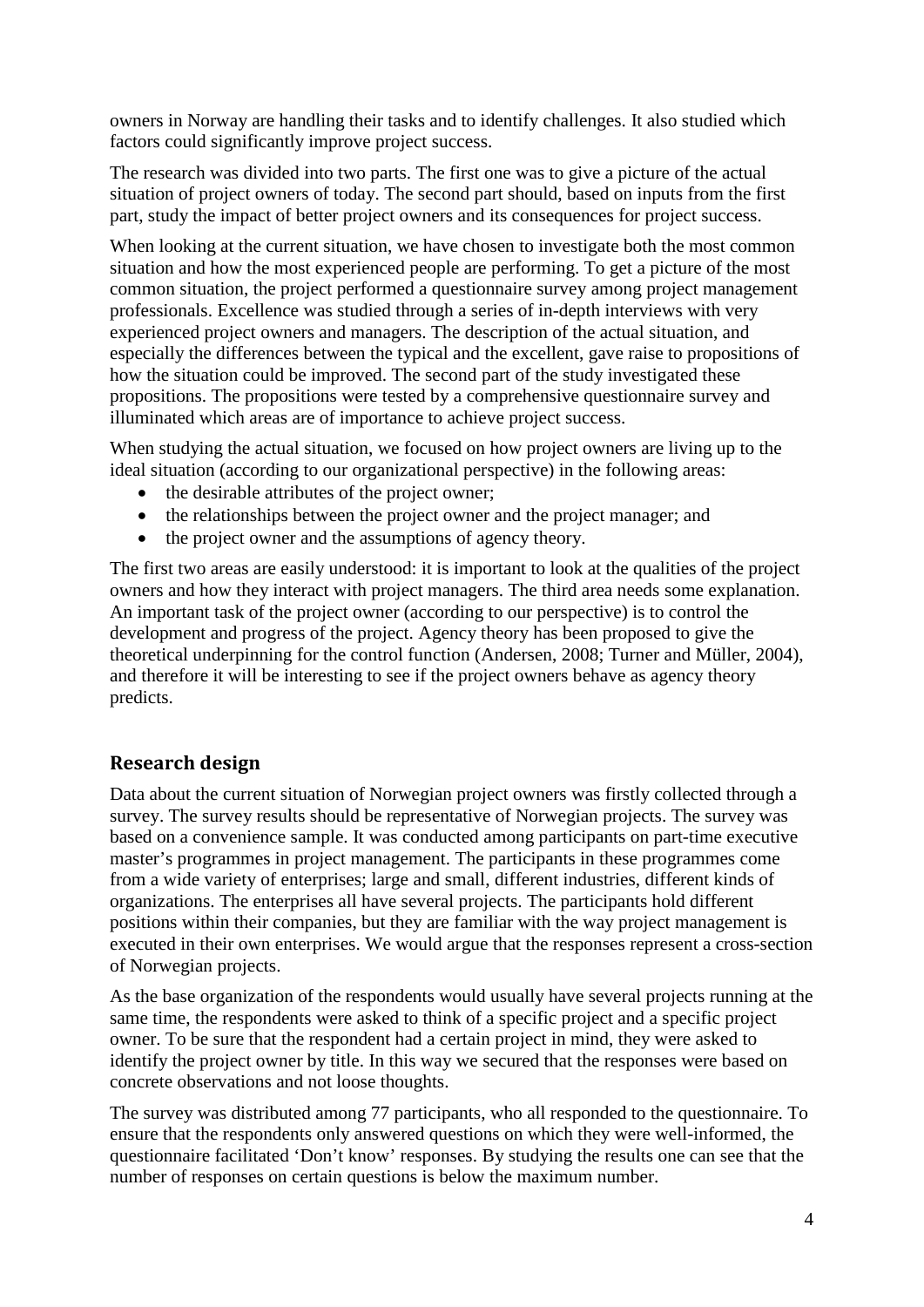Later we carried out in-depth interviews with 11 project owners and 14 project managers from six enterprises in Norway. The enterprises were chosen because they have extensive experience with projects, more than average, in fact. Contact persons familiar with the projects of these enterprises nominated potential interviewees. The chosen interviewees all had long experience of project work, usually ranging from 10 to 25 years. In most cases the interviewed project owner and the project manager belonged to the same project. The interviewees are not representative of Norwegian project owners and managers in general. The way they were selected ranks them above average in terms of experience and knowledge.

The survey should ideally present the general or most common situation of Norwegian projects, whereas the interviews should reveal how some of the most experienced professionals are performing and where they still see room for improvement. By this research design we are able to compare the typical situation with what might be the more desirable situation.

The second part of the research followed up the results from the first part. It studied if changing negative aspects of project owner behaviour could improve project performance. A questionnaire survey was conducted. The survey was distributed to two populations. It was sent to people who have indicated that they have an interest in the works of the Norwegian Centre of Project Management by being willing to be on its mailing list (about 900 people). The questionnaire was also sent to former participants on the part-time executive master's programmes in project management mentioned above (about 500 people). About 150 e-mails were returned due to unknown recipients. We received 363 responses, which gave a response rate of about 25%.

#### **Results: The desirable attributes of the project owner**

Our investigation of the current situation dealt firstly with the desirable attributes of the project owner. We had as our starting point the findings of Helm and Remington (2005). They are the result of 28 interviews with project managers which were conducted to reveal their views on desirable attributes of project owners. The article emphasizes that studies of project ownership have to focus on both behaviour and structure. Often in the project management literature there is too much focus on structure, and more attention should be paid to behaviour. The authors of the article say (Ibid, p. 52): 'If the dynamics of the project are to be more fully understood, studies must combine analysis of structures with an understanding of the behavior and practice of key agents, which arise out of and, in turn, influence the structure and history of the organization within which the project is being managed'.

The main findings of Helm and Remington (2005) were summarized in nine desirable attributes. Our observations of these attributes are as Table 1 (survey) and Table 2 (interviews).

| <b>Attributes</b>                                                                  | N  | Yes       | N <sub>0</sub> |
|------------------------------------------------------------------------------------|----|-----------|----------------|
|                                                                                    |    | $($ % $)$ | $(\%)$         |
| 1. Appropriate seniority and power within the organization                         | 71 | 94.4      | 5.6            |
| 2. Political knowledge of the organization and political savvy                     | 72 | 87.5      | 12.5           |
| 3. Ability and willingness to make connections between project and<br>organization | 63 | 79.4      | 20.6           |
| 4. Courage and willingness to battle with others in the organization on            | 52 | 76.9      | 23.1           |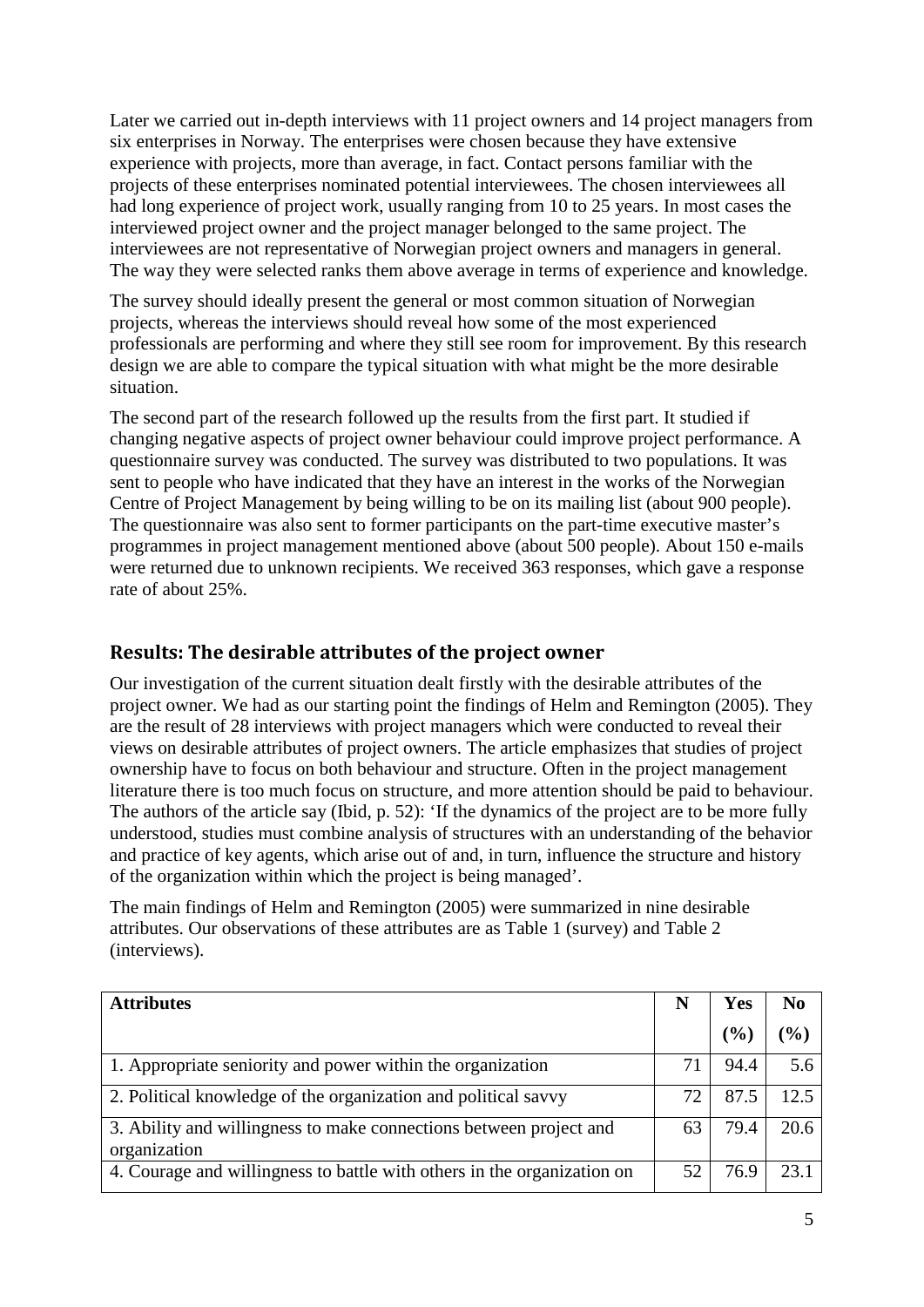| behalf of the project                                                    |    |      |      |
|--------------------------------------------------------------------------|----|------|------|
| 5. Ability to motivate the team to deliver the vision and provide ad hoc | 65 | 56.9 | 43.1 |
| support to the project team                                              |    |      |      |
| 6. Willingness to partner the project manager and project team           |    | 66.1 | 33.9 |
| 7. Excellent communication skills                                        | 63 | 60.3 | 39.7 |
| 8. Personal compatibility with other key players                         | 55 | 27.3 | 72.7 |
| 9. Ability and willingness to provide objectivity and challenge the      |    | 55.8 | 44.2 |
| project manager                                                          |    |      |      |

Table 1: The desirable attributes of the project owner. Survey results.

As stated above, the role of the project owner can be divided into two parts (Crawford et al., 2008): the governance and supporting role. The desirable attributes cover both the governance role (items 1, 2, and 3) and the supporting role (items 5 and 6). Communication skills (item 7) and personality compatibility (item 8) are important in the execution of both governance and supporting roles.

Bryde (2008) confirms that project ownership can be classed in terms of external focused client-representing activities and internal focused supporting/championing activities. He confirms that the role of the project owner consists of a role with external focus, representing the base organization and being the focal point between users and project, and a role with an internal focus, supporting the project. His research further indicates, however, that a delineation of project ownership based solely on externally focused activities and internally focused activities may be an oversimplification. A third factor, namely, championing projects, including making resources available, also seems to be vital to the work of the project owner. This may, in extreme situations, also involve the action of cancelling a project. This could, according to Bryde (2008), be viewed as a logical extension of the concept of project champion. The champion is a person who breaks down resistance to a project and uses all the weapons available to see a project succeed. In situations where resistance cannot be broken down or, despite the champion employing all weapons at their disposal, the project is still doomed to failure; a decision to cancel the project has to be taken. The role of the champion is addressed by items 5 and 9 in the tables.

Table 1, the common Norwegian situation, reveals (according to our perspective on the role of the project owner) some clear weaknesses of the project owners. It is especially noteworthy that close to half of the survey respondents say that project owners lack the ability to motivate (item 5), to communicate effectively (item 7) and to challenge the project manager intellectually (item 9). Many of the respondents see the project owner and the project manager as having different personal compatibilities (item 8) and this might make cooperation between them difficult.

| <b>Attributes</b>                                                | Project owners $(N=11)$                                               | <b>Project managers</b><br>$(N=14)$                                                       |
|------------------------------------------------------------------|-----------------------------------------------------------------------|-------------------------------------------------------------------------------------------|
| 1. Appropriate seniority and<br>power within the<br>organization | Eight interviewees agree,<br>three would have liked<br>more seniority | Most agree, some argue<br>that the project owner<br>could have had more<br>decision power |
| 2. Political knowledge of the                                    | All agree                                                             | All agree                                                                                 |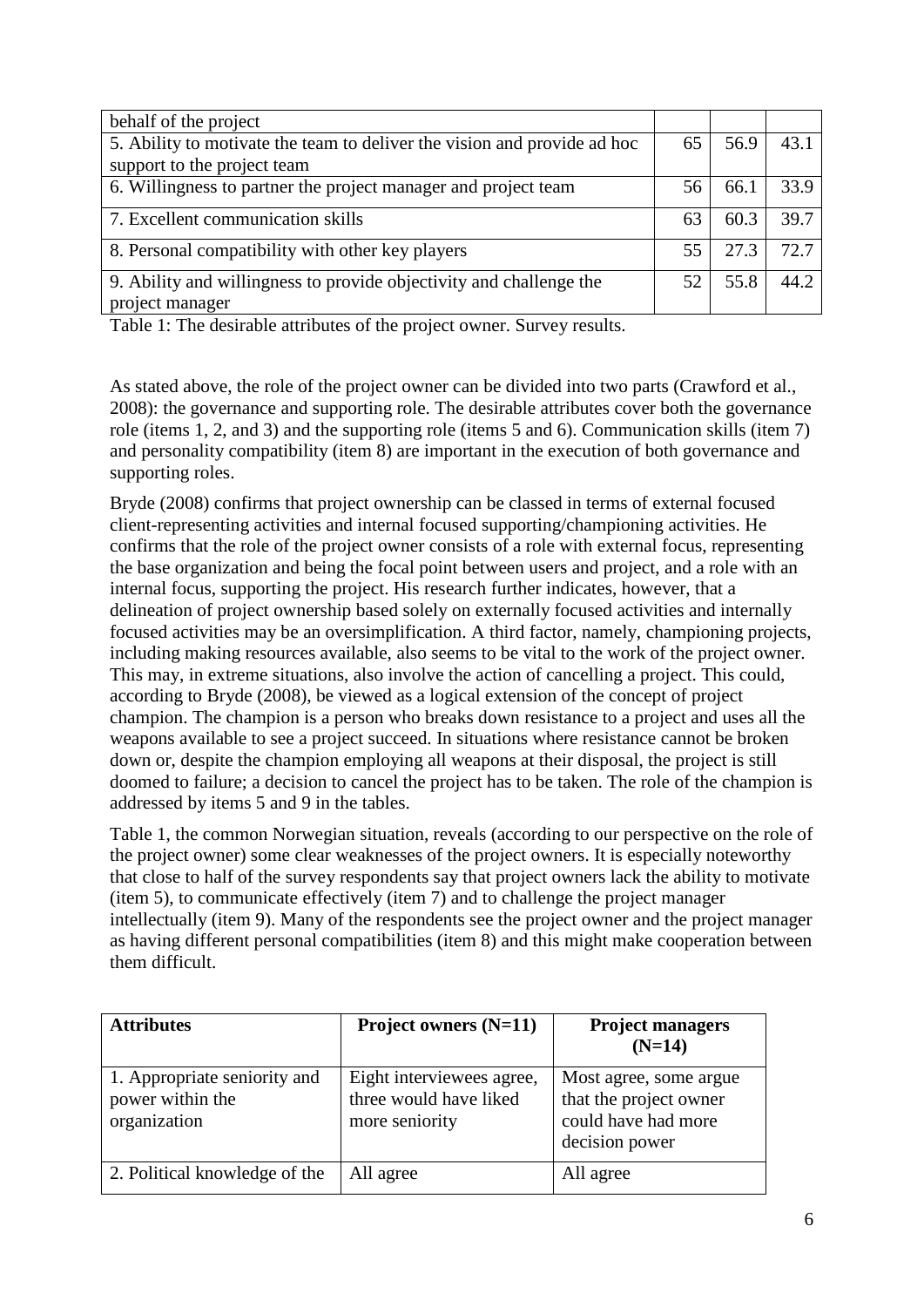| organization and political<br>savvy                                                                           |                                                                                         |                                                                                                            |
|---------------------------------------------------------------------------------------------------------------|-----------------------------------------------------------------------------------------|------------------------------------------------------------------------------------------------------------|
| 3. Ability and willingness to<br>make connections between<br>project and organization                         | All agree                                                                               | Most agree, some few say<br>that the willingness is not<br>always present                                  |
| 4. Courage and willingness to<br>battle with others in the<br>organization on behalf of the<br>project        | They are willing to fight<br>if the project/fight is<br>worth it                        | They accept that the<br>project owners must<br>prioritize their efforts                                    |
| 5. Ability to motivate the<br>team to deliver the vision and<br>provide ad hoc support to the<br>project team | All agree, but some add<br>that they could probably<br>do more than they<br>actually do | The ability is there, but<br>the project owners do not<br>always do it (and maybe<br>it is not their task) |
| 6. Willingness to partner the<br>project manager and project<br>team                                          | The willingness is there,<br>but the implementation is<br>not always optimal            | Very often a good<br>partnership, but owners<br>and managers have<br>different roles                       |
| 7. Excellent communication<br>skills                                                                          | All agree that they have<br>good or excellent skills                                    | Some are very good,<br>some good, some poor                                                                |
| 8. Personal compatibility<br>with other key players                                                           | All agree, but difficult to<br>say                                                      | Find the project owners<br>easy to work with                                                               |
| 9. Ability and willingness to<br>provide objectivity and<br>challenge the project                             | All agree                                                                               | Agree, good for project<br>owners to have several<br>projects for comparison                               |

Table 2: The desirable attributes of the project owner. Interview results.

The survey showed that nearly all respondents thought the project owners had appropriate seniority and power. The interviews give a more differentiated view. We find among some project owners and project managers views suggesting that there would have been an advantage if the project owners had had more decision authority. A project owner says: 'I don't think all people have realised the importance of my role'. The statement implies that it would have been beneficial if the owner had had wider authority. A project manager says: 'The project owner is not given the necessary authority to exercise his role. This is not about the project owner, but it is an organizational problem'. The project managers say that it is of importance that the project owners have good experience, and some say that the project owners are improving.

All project owners and managers agree that the project owners have a good understanding of how the base organization works. In this sense the projects consist of the right people.

All project owners confirm their ability and willingness to create contacts between the project and relevant members of the base organization. The project owners state that they are focused on interaction between the project and the base to 'sell' the project to the base organization and to use all their available resources. The project managers confirm that the project owners have the ability, but some think that the project owners do not always work intensively for the project.

All project owners say that they have the courage and willingness to fight for the project against others in the base organization, but they add that this is also a matter of prioritizing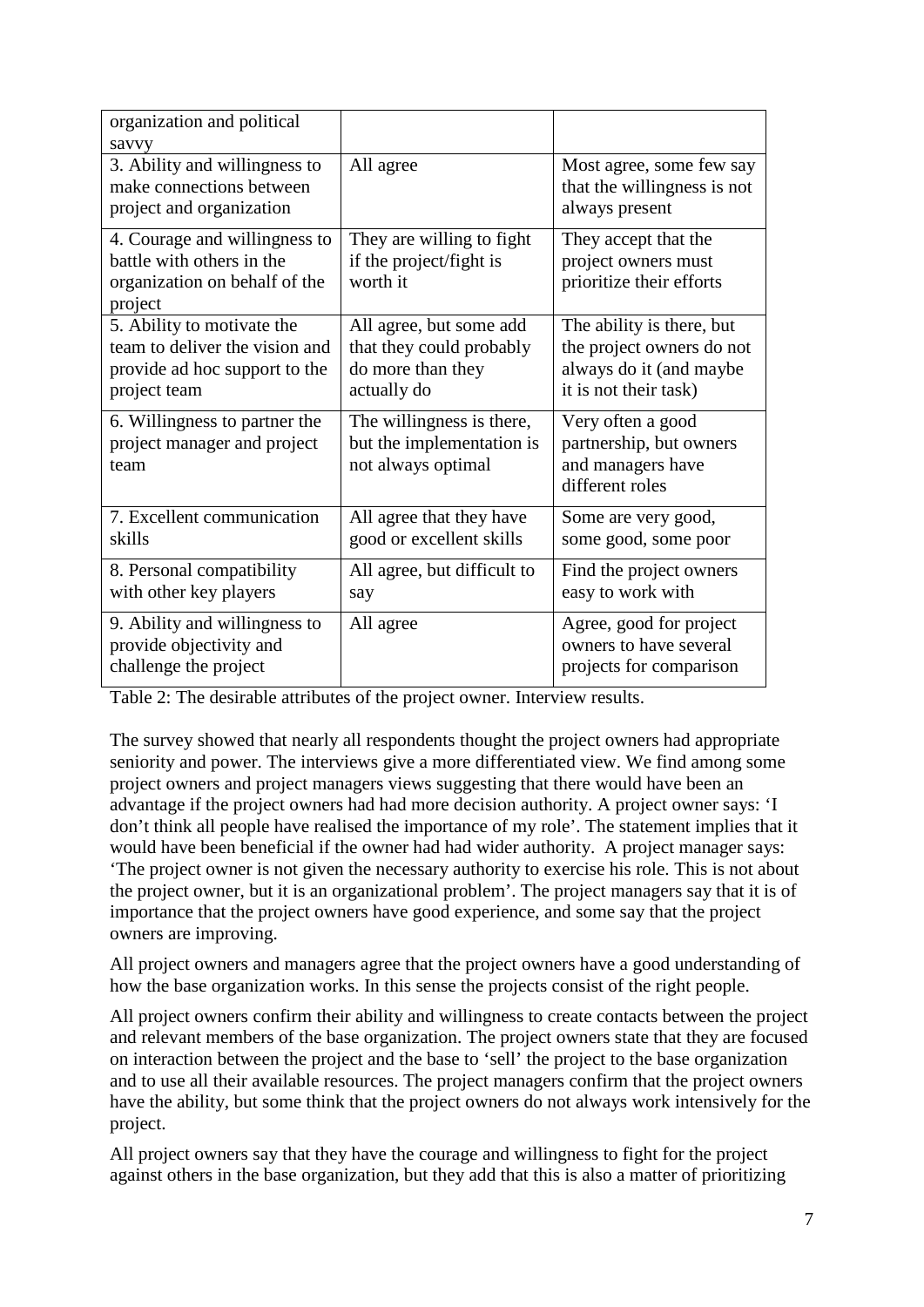and they have to choose which fights to fight. Some say that the mandate should be so clear that there is no need for fights, but others observe that the role of the project owner is very often a fight over resources and affects the priorities of the base organization. The project managers understand that the base organization has to set priorities and that the project cannot expect to win all the time or have project owners fight all the fights. Some say that it is an important task for the project manager to supply project owners with relevant information and arguments so that they know when to engage themselves.

All interviewed project owners say that they have the ability to motivate and support the project team. The survey showed that close to half of the respondents thought the project owners did not succeed at this. Some of the interviewees say that they have potential for more than they are doing (confirming in a way the results of the survey). Their excuse is that they do not have the time to do all they should do as project owners. Nearly all project managers think that the project owners have the ability to motivate and support the project team. The actual efforts of the project owners may vary considerably. In some cases the project managers have experienced poor performances of the project owners, but we must also add that some of the project managers did not consider this to be the fault of the project owners; perhaps it was true at the start-up, but not all through the project. We should be aware that this is an area where the project owner and the project manager should agree at an early stage what kind of responsibility rests with the project owner.

All project owners say they are willing to be seen as a partner with the project manager and team, but some feel they should not fill this role exclusively. One project owner sees a conflict: 'The role of the project owner consists of two parts; setting the requirements and being the coach. I have to balance these two roles'. Many of the project managers confirm this view. Most say they have a good dialogue with the project owner and receive valuable advice. As one project manager says, however: 'We have very different roles in the project. The project owner should represent the base organization and has the responsibility for the value creation of the base organization'.

The project owners say that it is difficult to evaluate their own communication skills, but they all think they have good or excellent skills. They emphasize that the owner has to communicate with people at different levels both orally and in writing. The responses from the project managers are that the communication skills of the project owners vary from excellent to rather poor.

The survey revealed more scepticism regarding the communication skills of the project owners. More specific questions were asked about communication (see Table 3).

| <b>Communication skills</b>                                  | N  | Average |
|--------------------------------------------------------------|----|---------|
| 1. Project owner's communication skills in general           | 67 |         |
| 2. Project manager's communication skills in general         | 71 | 4.87    |
| 3. Communication between project owner and project manager   | 57 | 4.68    |
| 4. Communication between project manager and project team    | 71 | 5.13    |
| 5. Communication between project manager and line management | 59 | 4.27    |

Table 3: Communication in projects (1=very poor, 4=medium, 7=very good). Survey results.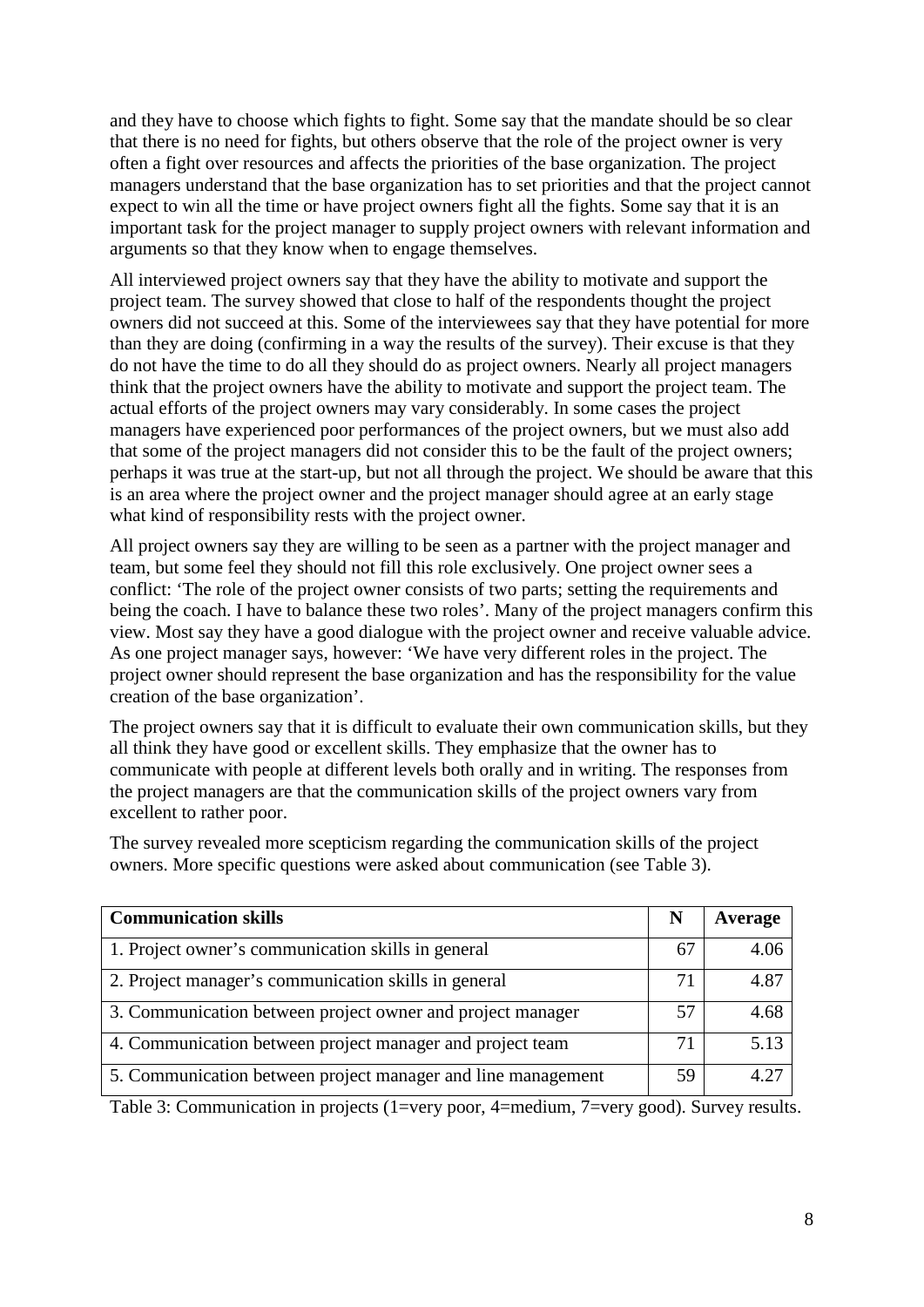Table 3 suggests that project owners have a communication problem. It is easy to see that there is potential for improving the communication between the project owner and the project manager.

We return to the last two items on the list of desirable attributes. The interviews revealed that it was difficult for the project owners to tell if their personality made it easy to cooperate with the project manager, but they believed so. The project managers confirm that they usually find it easy to relate to the project owner. Among experienced project people the problems that should be expected from the survey results are not apparent.

All project owners think they have the ability and willingness to challenge the project manager when necessary. Many say that they ask critical questions and demand good reasons to ensure that the best solution is chosen. One of the project managers calls attention to the fact that it is quite common for project owners to have several projects that allow them to compare projects and see what suits the base organization best. He says: 'We are constantly challenged on solutions and cost savings'.

In summary the survey and interviews demonstrate how the project owners are performing in terms of desirable attributes: The survey presents a picture of a rather weak project owner (according to our perspective) lacking the ability to motivate, communicate effectively and challenge the project manager. The interviews show that the experienced project owners are doing much better. The project managers feel that there is still room for improvement, but they understand the priorities of the project owners.

#### **Results: Sharing of responsibilities between project owner and project manager**

Our empirical investigations also focused more specifically on the sharing of responsibilities between the project owner and the project manager. Five different important tasks were listed and the respondents were asked who contributed the most. The questions were:

- 1. Who contributed the most to the project mandate (the description of the project task)?
- 2. Who defined the success criteria of the project?
- 3. Who is most committed to the project burning with desire to see it executed?
- 4. Who was in charge of the start-up meeting or most engaged at the start-up?
- 5. Who sees to it that the project gets its resources?

Kloppenborg et al. (2006) identify the possible behaviours of the project owner and study which ones have an impact on project results. Project success is measured by three different outcome measures: meeting agreements (time, cost, and quality), customer satisfaction and use, and future success of the enterprise. They find that six behavioural factors are significantly correlated with at least one of the three outcome measures. The six behavioural factors are: establishing communications and commitment, defining and aligning the project, defining project performance and success, mentoring the project manager, prioritizing and selecting, and establishing project teams. Two of the behavioural factors were associated with all of the success factors: defining project performance and success, and mentoring the project manager. They might be of special importance.

The factors defining and aligning the project and establishing project teams are connected to item 1, namely setting up the project mandate. The factor defining project performance and success is partly covered by item 2 (defining project success), but probably only partly. The factor should ideally consist of the following parts. The project owner must ensure that

- metrics to measure the project's success are established;
- the strategic value of the project is communicated;
- the project managers are empowered to do their job effectively; and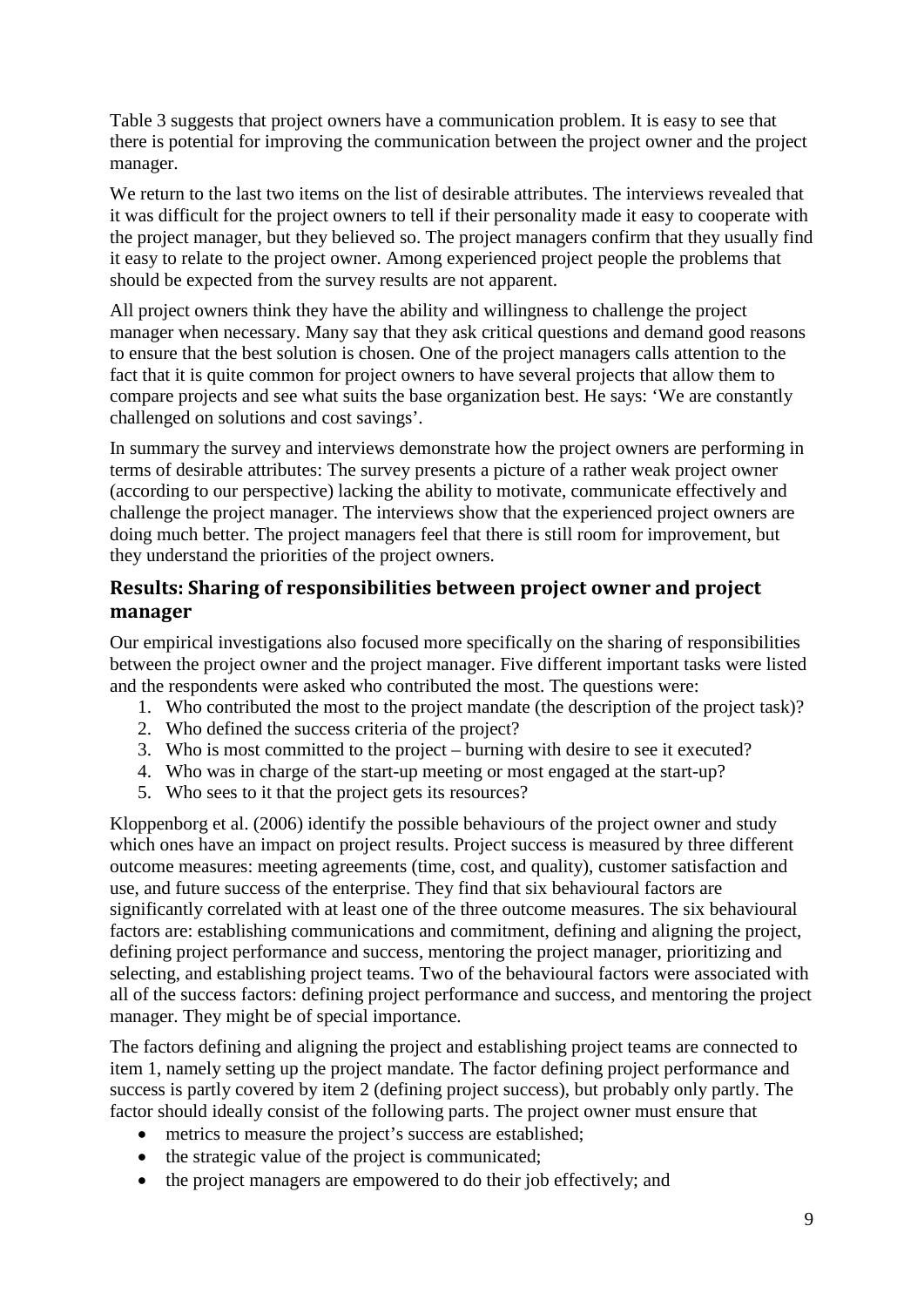• the expectations of the project manager's performance are defined.

Item 3 deals with start-up. Halman and Burger (2002) have studied the effectiveness of project start-up (PSU) practices. The emphasis is on the focal position of both project owner and project manager and on uncovering potential differences between the two. The research findings support the assumption that a PSU contributes to a better understanding of project purpose, scope and objectives. The study makes it clear, however, that there is room for improvement of the PSUs. In particular, the role of the project owner and the project manager during the PSU should be discussed and aligned prior to the PSU.

The survey results are shown in Table 4.

| <b>Behavioural tasks</b>                                                                     | N  | <b>Project</b><br>owner | <b>Project</b><br>manager |
|----------------------------------------------------------------------------------------------|----|-------------------------|---------------------------|
|                                                                                              |    | (%)                     | (%)                       |
| 1. Who contributed the most to the project mandate (the<br>description of the project task)? | 63 | 42.9                    | 57.1                      |
| 2. Who defined the success criteria of the project?                                          | 53 | 37.7                    | 62.3                      |
| 3. Who is most committed to the project – burning with<br>desire to see it executed?         | 70 | 27.1                    | 72.9                      |
| 4. Who was in charge of the start-up meeting or most<br>engaged at the start-up?             | 50 | 26.0                    | 74.0                      |
| 5. Who sees to it that the project gets its resources?                                       | 68 | 60.3                    | 39.7                      |

Table 4: The involvement of the project owner and the project manager in important project behavioural tasks. Survey results.

Table 4 reveals a situation where the project manager in most instances is the dominant person. If we have the perspective that an important part of project success is the implementation of the deliverables into the base organization by the help of the project owner, this could have severe consequences. The project manager is probably, as a consequence of the task given to him/her, focusing more on short-term results while the project owner would have a longer-term perspective.

Table 5 gives a summary of the interviews.

| <b>Behavioural tasks</b>                               | Project owners $(N=11)$ | <b>Project managers</b><br>$(N=14)$ |
|--------------------------------------------------------|-------------------------|-------------------------------------|
| 1. Who contributed the most to the                     | Cooperative effort,     | Cooperative effort, but             |
| project mandate (the description of the                | defined by the project  | the project manager is              |
| project task)?                                         | work standard           | often in the leading role           |
| 2. Who defined the success criteria of<br>the project? | Cooperation             | Cooperation                         |
| 3. Who is most committed to the project                | Half of the project     | Half of the project                 |
| - burning with desire to see it executed?              | owners say they are     | managers say they are               |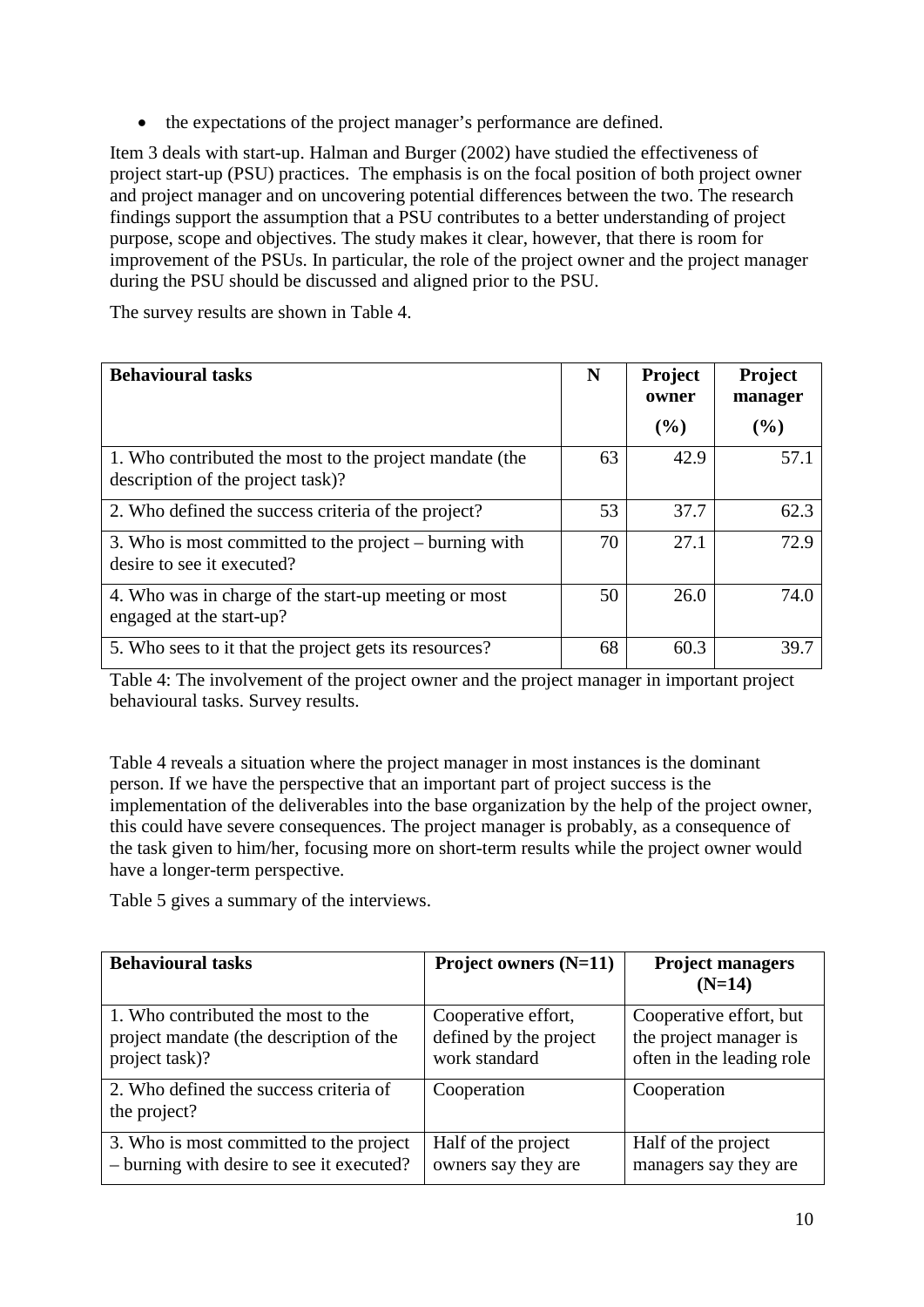| 4. Who was in charge of the start-up<br>meeting or most engaged at the start-up? | Cooperation                               | Cooperation, many<br>involved                                                  |
|----------------------------------------------------------------------------------|-------------------------------------------|--------------------------------------------------------------------------------|
| 5. Who sees to it that the project gets its<br>resources?                        | Most of the project<br>owners say they do | <b>Half</b> say the project<br>owner does it, half say<br>the project managers |

Table 5: The involvement of the project owner and the project manager in important project behavioural tasks. Interview results.

We should look more closely at the results. First, we turn to the question of who contributed the most to the project mandate. A thin majority of the survey respondents said that the project manager is the main contributor. The interviews show that there are great variations, but all interviewees indicate some kind of cooperation between the project owner and the project manager. Many say that the project owner takes the initiative, the project manager comes up with adjustments and proposals for changes, and then the project owner approves. A project owner says: 'The project owner initiates, the project manager does the job'. Most often there are some processes managed by the project owner before the project manager is brought in. Some also say that it is the customer or client who orders the project and sets the requirements.

We find the same kind of process for defining success criteria for the project as for determining the mandate. A project owner says: 'Dialogue is based on a draft from the project manager. It may also be based on the commission we have been given'. Some projects distinguish between the project's mission (purpose, overall objective) and goals (often expressed in terms of the time, cost and quality of the delivery of the project). In one case the mission is determined by the project owner and the project manager sets the goals. In another case it is the project owner who determines all three aspects of the project triangle: time, cost and quality.

The survey showed that most of the respondents said that it is the project manager who is 'burning' for the project to succeed. The interviews give a somewhat different view. About half of the project owners say they were the ones most engaged. The project managers actually confirm this as half of them say they are the most engaged. A project manager says the following about who is burning for the project: 'It is not the project owner. He does not allocate enough time to the project. It is the project manager. But sometimes the project manager gets "burned out". There is no more passion'. One project owner argues that it is the project owner who has struggled for a long time to get the project in place, but to get it going, one needs a motivated and enthusiastic project manager, so in that sense both parties should be burning. We also find the view that nobody is really burning for the project. A project owner says this about his involvement: 'I am not burning for it. It is a piece of work. My duty is to implement the strategy the company has chosen. We are not burning for it. We are businesslike, engaged'.

The survey overwhelmingly showed that people feel that the project managers take care of the start-up meeting. The interviewees again have a more multifaceted view. Most of them look at it as a cooperation effort, whereby the project manager puts into effect all the practical matters, but the project owner still has a role to play. A project manager says: 'I was the propeller, but the project owner was involved in all important preparations for the meeting'. Another project manager observes: 'The project manager arranged the meeting. But this meeting really belongs to the project owner. The project manager is only a secretary'. One project owner argues that it is of great importance that the project owner plays a vital role in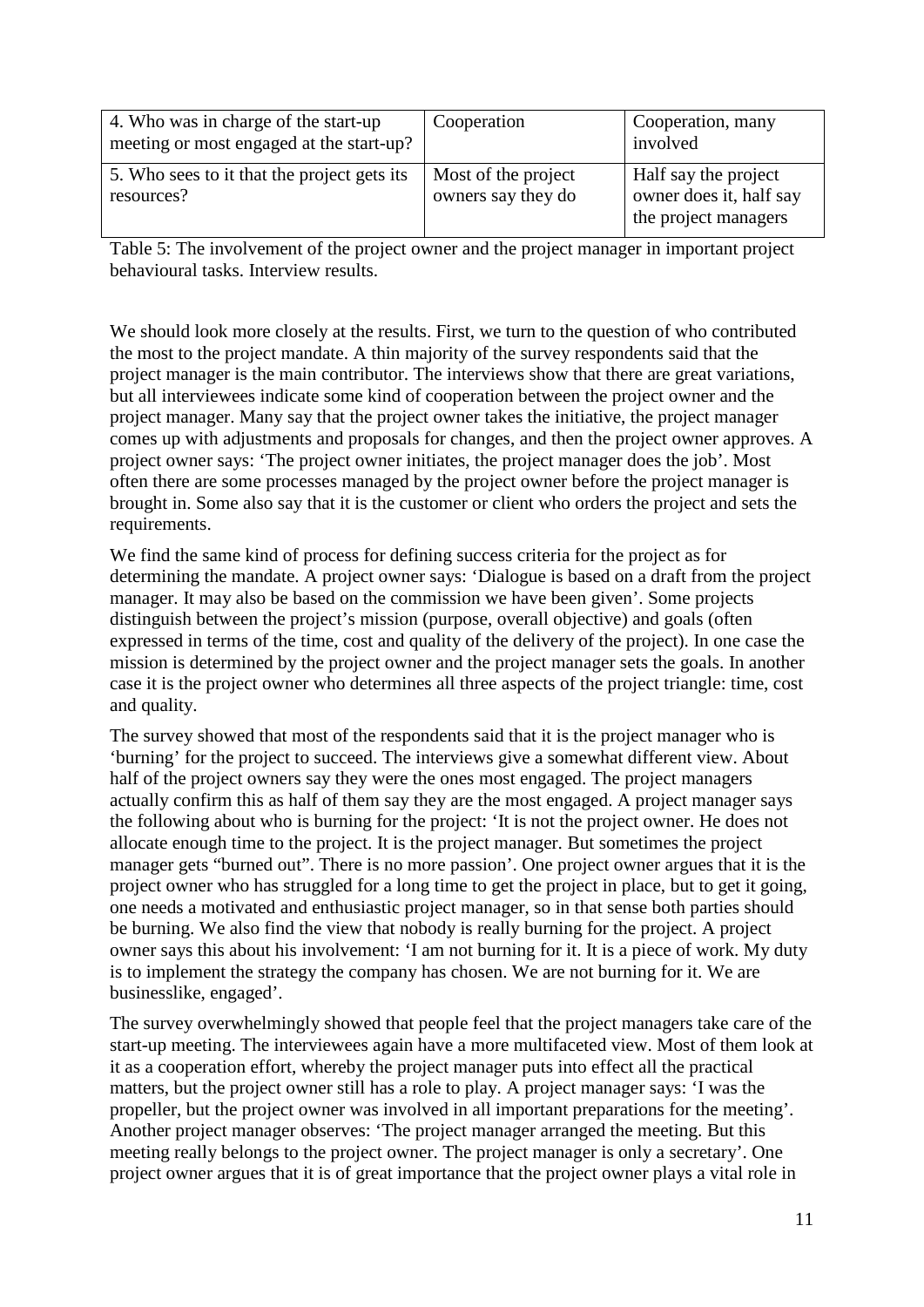the start-up meeting. He says: 'It is important that the project owner is visible in the meeting. He must become more than a name in documents'.

Some 60% of the survey respondents said that the project owner arranges for the project to receive its resources. The majority of the interviewed project owners say they provide the resources for the project. As one of them says: 'This is the main task of the project owner'. There are still a few project owners, however, who take a different view on this and see it as the responsibility of the project manager. Half of the project managers say that the project owners provide the resources. The other half says they are responsible for obtaining the necessary resources. In many situations the project owner and manager cooperate. A project manager says: 'The project manager must get hold of the people; the project owner comes up with the money'. The project may struggle to get enough resources. Sometimes the project manager and the project owner may decide to take it to a higher level. As one says: 'It should be a team effort, but often it is a fight'.

In summary, we may say that the survey showed the project manager as the leading person in most tasks. The interviews partly confirmed this, but stressed more that all the different tasks discussed should be seen as cooperative efforts whereby the project owner and the project manager have distinct roles, complementing each other. Some of the differences indicate that the project owner – project manager relationship depends on the corporate culture. In some organizations the project manager looks for resources and in others the owner; the same thing with budgets.

#### **The results: The project owner and the assumptions of agency theory**

Our perspective on projects says that project management deals with the relationship between two organizations (Andersen, 2008). The base organization sets up a temporary organization and assigns it to perform work on its behalf. We need a specific theory to discuss and understand this constellation. A relevant theory is agency theory. This theory is directed at studying a relationship in which one party (the principal) delegates work to another (the agent), who performs the work (Eisenhardt, 1989).

Agency theory is primarily used for situations where two parties enter into a contract, but the reasoning of the theory is also relevant when no formal contract is signed. We will draw on agency theory to illuminate the relationship between the base organization as the principal and the project as the agent. The base organization appoints the project owner, who then takes on the role as the representative for the principal. The project is headed by the project manager, who represents the agent. The theory will accordingly throw light on the relationship between the project owner and the project manager.

The agency theory specifically addresses the following questions: Which is the best way for the principal to control the relationship between the principal and the agent to ensure the optimal solution for the principal? Which issues affect the relationship?

Let us apply this to projects. The optimal solution for the project owner as principal is to secure maximum value creation for the base organization. The project owner has established the project for this specific purpose. He wants to see certain changes to the base organization and has engaged the project manager to help him bring about these changes and create better results for the base organization. If the two parties (the principal and the agent) are completely alike (they think and behave the same way), there will be no problem if the work is left to the agent. The agent will do exactly what the principal would have done himself.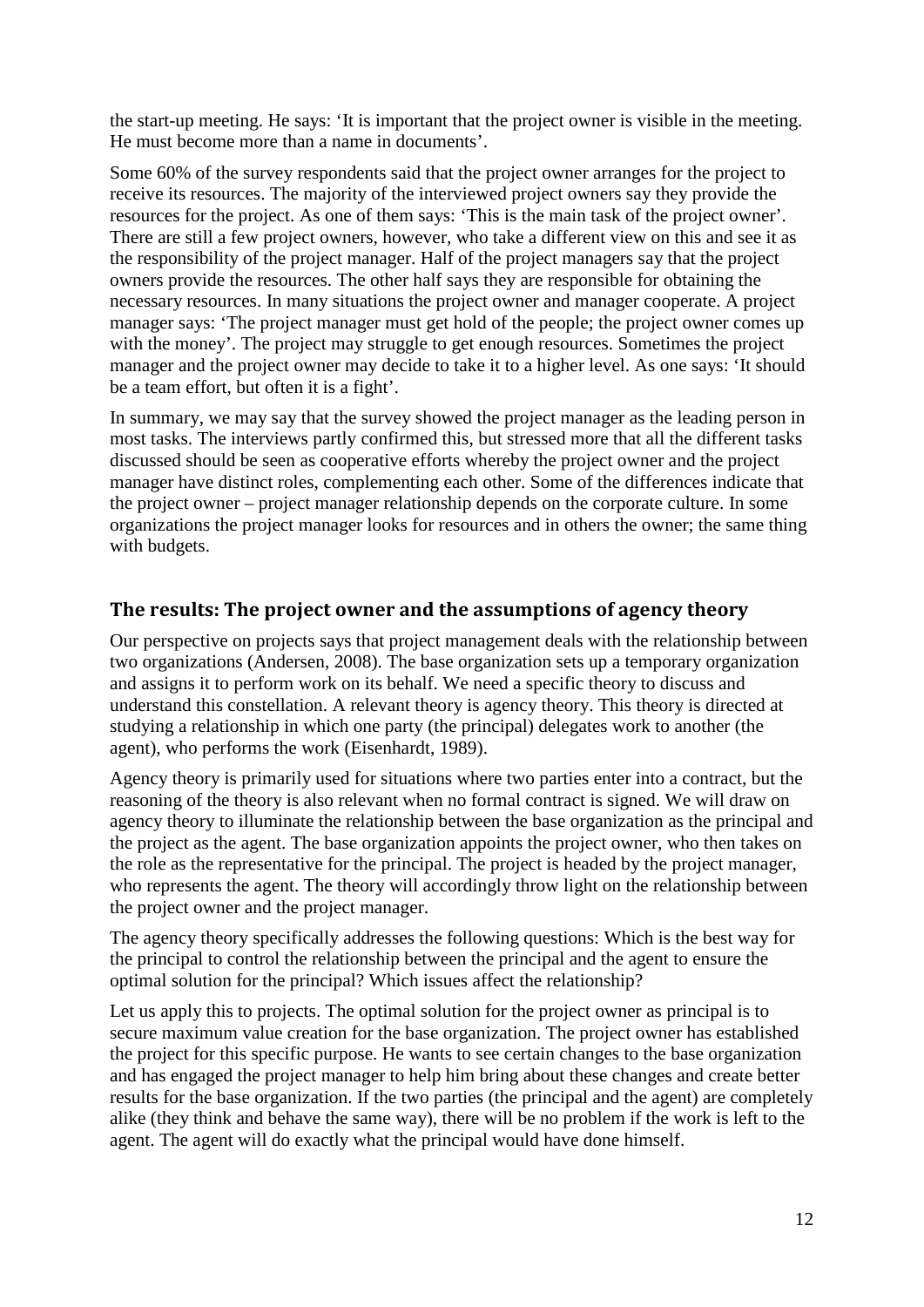Problems arise when the two are not quite alike, if they differ in some way. The agency theory points to areas where the two parties may differ. They may at least be dissimilar in the following aspects:

- 1. preferences (the project owner and project manager may have conflicting values or preferences);
- 2. available knowledge (the project owner and project manager do not have the same knowledge; we say that the situation is characterized by asymmetry between the two parties); and
- 3. attitude to risk (the project owner and project manager may have different risk aversions, i.e. they dislike exposure to risks differently).

Is it reasonable to believe that the project owner and the project manager differ on these points? Our interviews raised this question.

Turner and Müller (2004) discuss communication and cooperation between the project owner and the project manager. The best project performance requires good communication and high collaboration between the two parties. Unfortunately, this is not how it happens in many projects. There is distrust, even conflict, between owner and manager, and the owner sets tight constraints within which the manager must work. Project owners mouth partnership and empowerment, but implement conflict and tight control. The article makes use of principalagency theory to explain why the problems come into being and argues that better communication between the project owner and the project manager may reduce or eliminate the problems. We followed this up by including the following question in the interviews:

4. socialization: do activities to form common preferences take place?

Our discussion on the validity of the assumptions of the agency theory was not covered by the survey, only by the interviews. Table 6 shows a summary of the results of the interviews.

| <b>Assumptions of agency theory</b>                                                     | <b>Project owners</b><br>$(N=11)$                                                                      | <b>Project managers</b><br>$(N=14)$                             |
|-----------------------------------------------------------------------------------------|--------------------------------------------------------------------------------------------------------|-----------------------------------------------------------------|
| 1. The project owner and the project manager<br>have different values or preferences    | All disagree; see no<br>conflicts in mission                                                           | Nearly all disagree;<br>some say it may<br>happen               |
| 2. The project owner and the project manager<br>have different knowledge of the project | Disagree: same<br>knowledge of project<br>work, but different<br>information about<br>project progress | Many agree: different<br>knowledge and<br>different information |
| 3. The project owner and the project manager<br>have different attitudes to risk        | No clear picture,<br>partly disagree                                                                   | No clear picture,<br>partly disagree                            |
| 4. Socialization (activities to form common<br>preferences) has taken place             | Activities are<br>arranged                                                                             | Activities are<br>arranged                                      |

Table 6: The relevance of the assumptions of agency theory. Interview results.

All project owners agree that the project owner and the project manager have the same idea and understanding of the mission of the project. They point out that this is an essential part of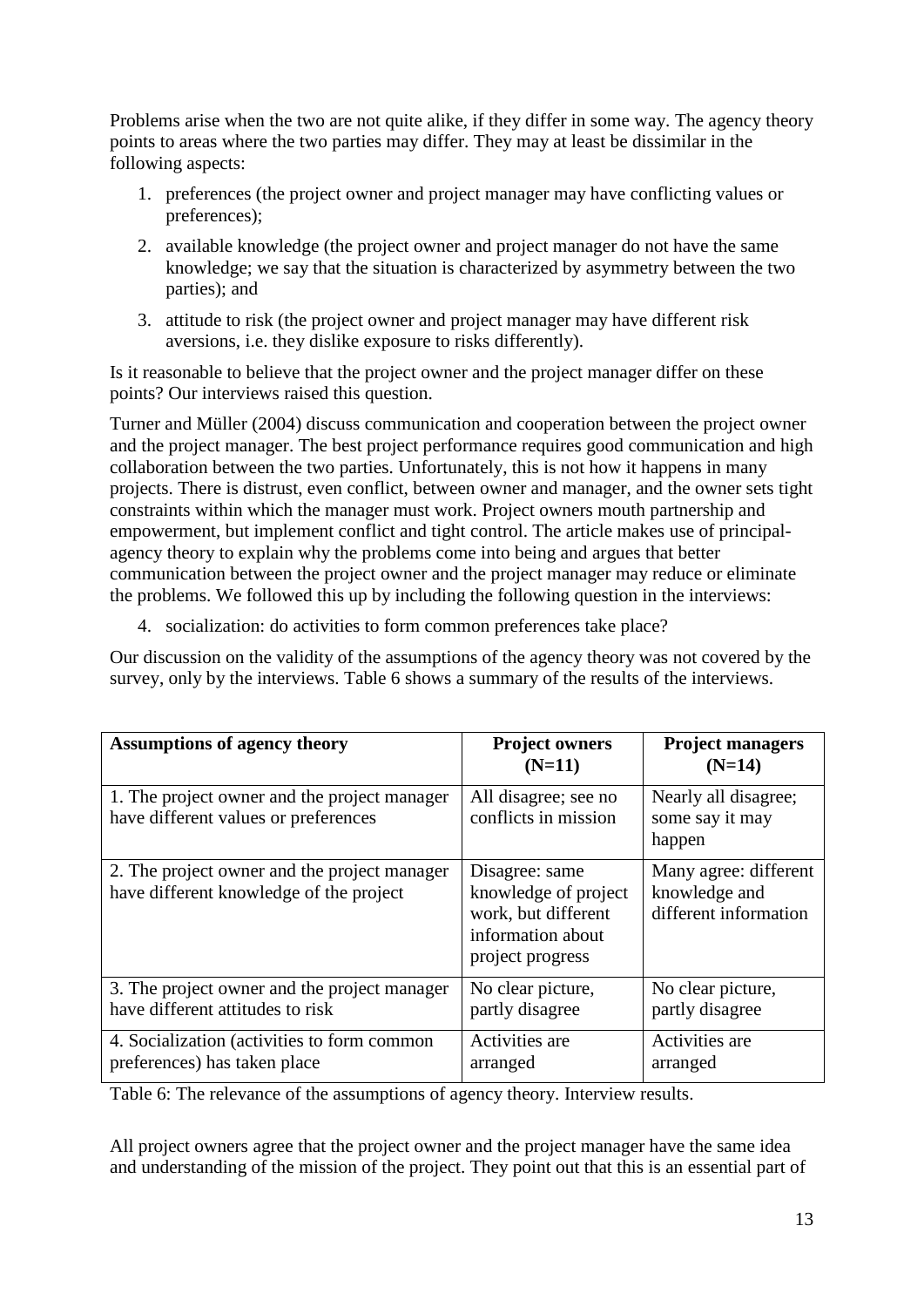the project task and that by taking on this assignment the project manager has directly or indirectly approved the purpose of the project. Most of the project owners do not see any goal conflicts between the two parties. Some say that they experience some conflicts when the project has to prioritize time, cost and quality. The project manager is more willing to sacrifice scope or quality than the project owner, who is more faithful to the original concept.

The project managers, to a large degree, agree with the project owners that there is no fundamental difference in opinions on mission and goals, but the project managers emphasize to a larger extent that problems may arise when the two parties see the way forward differently. They are especially worried that a lack of resources may elicit differences in preferences.

The interviews did not reveal that the project owner and the project manager had different perceptions on how to reach the goals but several interviewees stressed that there were good discussions along the road and that the project had flexibility to choose what they saw as the best approach. A project owner says: 'I feel that within our organization we share the same basic thinking. We are good at focusing on mission and goals. The road is secondary. We discuss; there is no dictatorship. Our organization has some basic principles, besides that freedom. That's the way it should be: freedom and responsibility'.

It is the perception of the project owners that the project owners and project managers do not have different knowledge of project work. They claim to have experienced and competent project managers, who speak the same 'language' as themselves. The interviewees are from enterprises that have their own 'project schools', which are credited by the interviewees with creating a common platform of knowledge. Even if the knowledge of project work is common ground, there are differences in experiences. A project owner says: 'My project manager has a technical background; I am more focused on concepts'.

The project managers disagree with the project owners, and think that the two have different knowledge of project work. They see that in certain areas the project owners are more experienced than them and find it useful to talk with them to get their views on the tasks confronting them. They see that project owners and project managers could supplement each other and together create a better team, but we also find that some project managers are sceptical about the competence of the project owners. A project manager says: 'It takes time to create a good project team. I haven't met any project owners with that kind of competence, and the role of project owner is very important to projects'. Another says: 'The project owner should take on greater responsibility'.

Most of the interviewees think that the two parties hold different information about the project. As one project owner says: 'The project manager is best informed about the project – and that's the way it is supposed to be'. All are concerned about the importance of an open dialogue and how to share the information about the progress of the project and not hold back important information. A project manager says: 'The challenge for the project owner is to communicate downwards in an adequate way. The project manager has a similar responsibility for communicating upwards so that the project owner does not get any unpleasant surprises'.

The interviews do not reveal any distinct variations in attitude to risk between the project owner and the project manager. Most of the interviewees are focused on identifying risks and discussing how to handle them. Project managers are not risk averters, but on the other hand they do not want to take any risk beyond what is described in the mandate and their authority allows them to do. A project owner says: 'We should take risks, but we should have control and take deliberate actions'.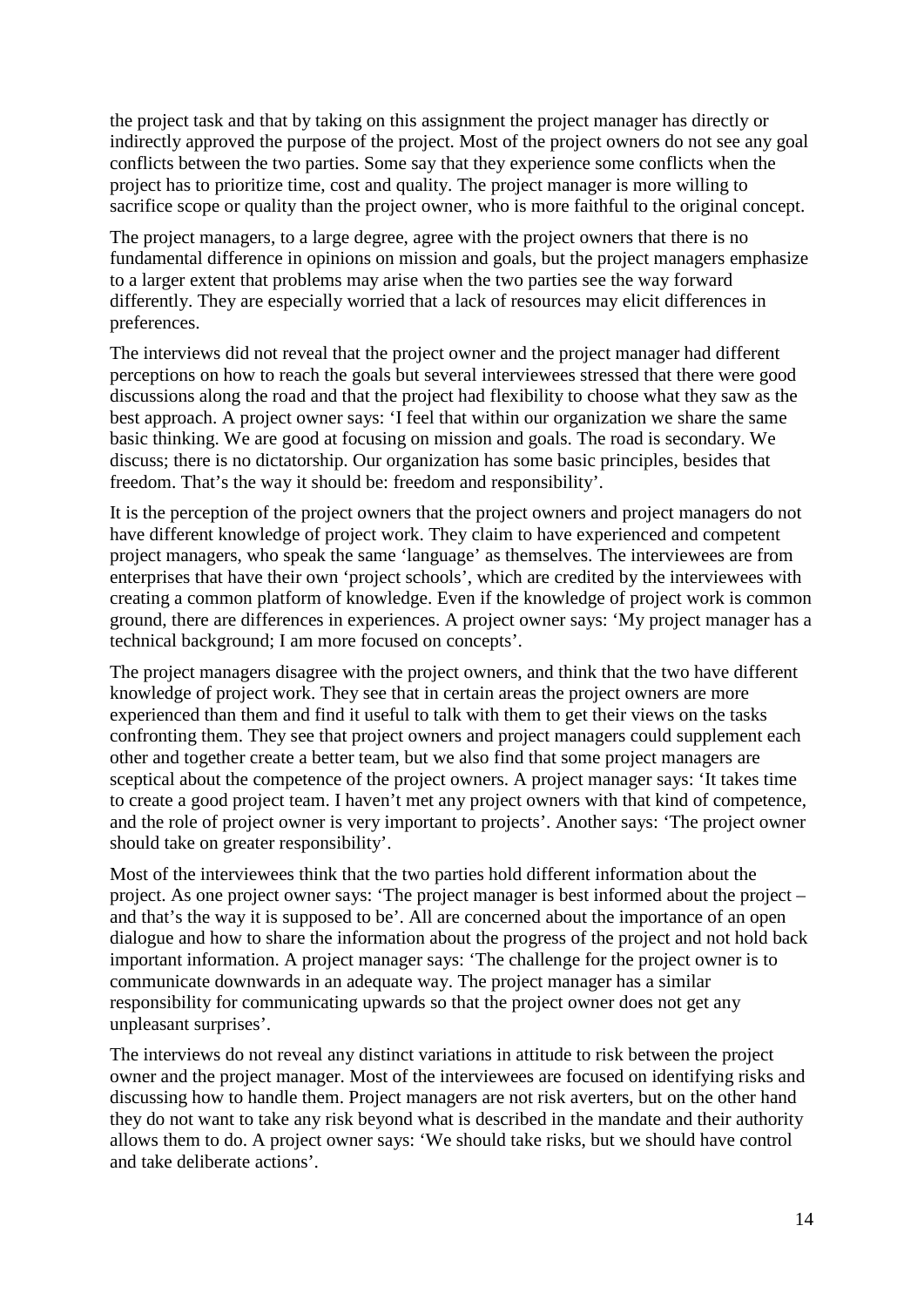The interviews further show that most projects conduct certain activities to create team spirit and a common understanding of the purpose of the project. Start-up meetings are important in this sense. Some projects have special team-building sessions twice a year. Some have regular meetings for sharing of information. The initiative usually comes from the project manager. Some complain that lack of time prevents gatherings. A project manager says: 'No, we don't have time and resources to do it'.

Our summary of this part of the empirical study would be that the assumptions of the agency theory are only partly confirmed. This does not necessarily mean that the agency theory is invalid. We see that all projects have had socialization activities. That may have reduced or removed the basis for the differences between the project owner as the principal and the project manager as the agent. We also see that an information imbalance prevails, but that it is accepted by the parties and no explicit actions are in place to overcome this imbalance.

#### **Discussions: Lessons from the studies of the current situation**

Our empirical studies have illuminated the role of the project owner. The two studies have given somewhat different pictures. The differences might be owed to different data collection methods. The survey respondents might have felt that their responses should be in accordance with the popular notion that the project owner is playing a weak role and because of this they have overemphasized the negative behaviour of the project owner. The interviewees, on the other hand, might have suppressed negative reactions to the project owner to avoid conflict or an attitude of negativity towards colleagues. Even if some biases are present, the results seem clearly to indicate that the experienced companies and professionals are behaving differently than the common behaviour.

This is not a surprising conclusion. The challenge for further work is to find out which aspects are most important in developing successful project owners. Our interviews have shown that experienced people are taking on a more active job as project owners. They are working for companies which have institutionalized training by establishing their own project schools and also implemented project work standards. The successful projects also reported socialization activities as part of project work. These aspects should be studied further and we suggest below some propositions for further work.

The behaviour which is reflected in agency theory can be seen as a certain governance structure. Project governance is "the value system, responsibilities, processes and policies that allow projects to achieve organizational objectives and foster implementation that is in the best interest of all stakeholders, internal and external, and the corporation itself" (Müller, 2009), p. 4). Since we were not able to verify that professionals of experienced project-based companies behaved according to agency theory, other governance structures should be investigated.

Bryde (2008) investigates whether effective project ownership influences project success. His analysis provides some support for the hypothesis that the greater the project ownership effort the greater the perceived level of project success. The results suggest that internal activities comprising wide-ranging supportive actions coupled with the activities associated with the traditional project ownership role of the client representative may predict levels of overall project success.

Based on our findings from the empirical studies of the current situation, we suggested the following propositions for the second part of our study:

The role of the project owner is executed in a better way, when: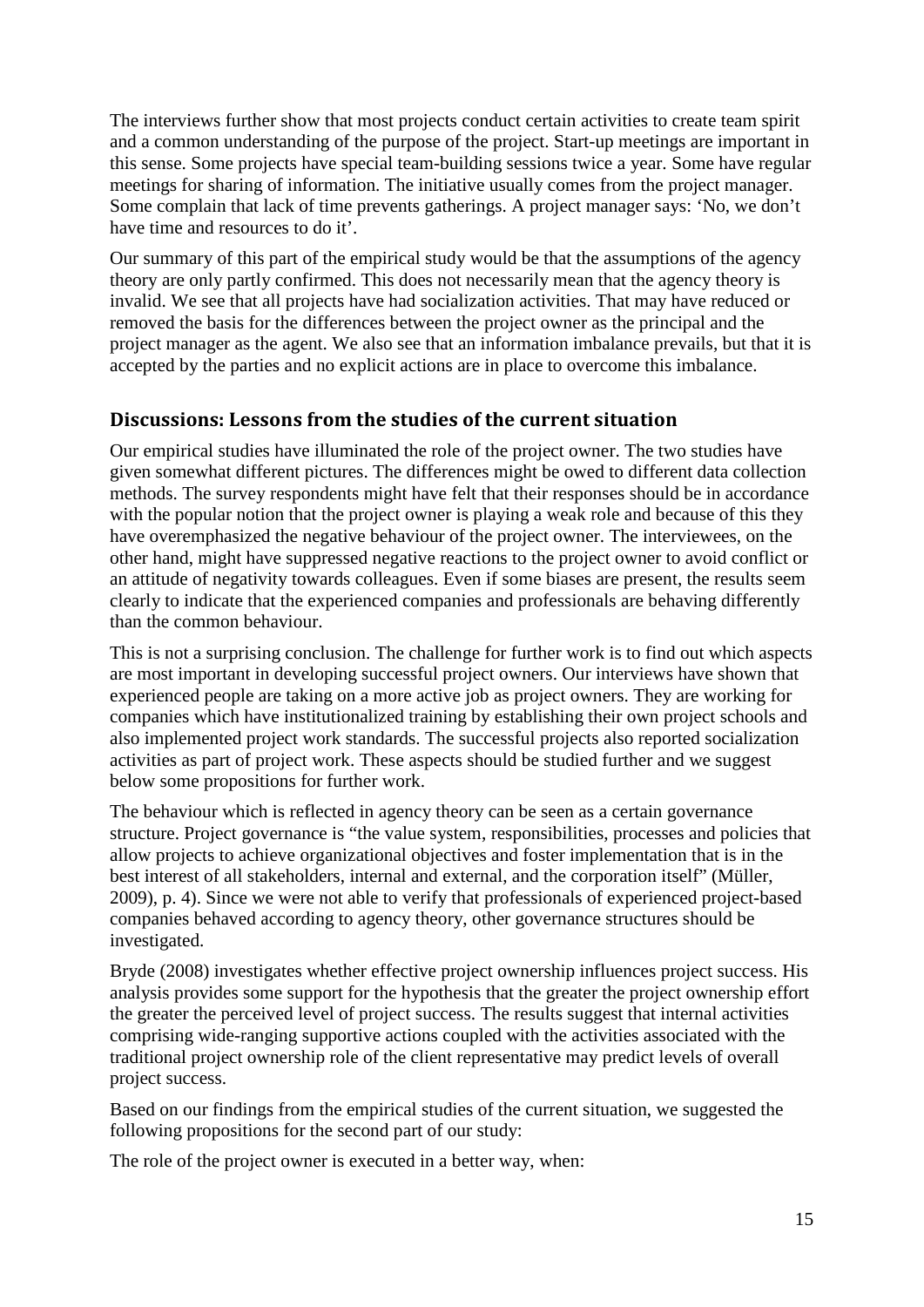- 1. the base organization has implemented project management guidelines;
- 2. socialization activities take place at the start of the project and continue throughout the project;
- 3. the person fulfilling the role of project owner has extensive experience of project management work and relevant training for the role; and
- 4. the company has a governance structure which implies a close cooperation between the project owner and the project manager.

On this basis we formed the research model, shown as Figure 1.



Figure 1: The research model

#### **Results: Project owner and project success**

The second part of our research investigated the research model. The model hypothesizes that project success could be increased by better performance on four different factors. Project success will enhance with better use of project management guidelines, with more emphasis on socialization where the project owner plays a significant role, with an experienced and trained project owner, and with project governance based on close cooperation between the project owner and the project manager.

Table 7 shows the variables we used to measure the four factors and the present performance. When responding to the questions, the respondents were asked to use a scale from  $1 =$ Complete disagreement to  $7 =$  Complete agreement. The current situation of the surveyed population is illustrated by arithmetic means and modes.

| <b>Variables</b>                                                                               | <b>Mean</b> | Mode |
|------------------------------------------------------------------------------------------------|-------------|------|
| The project will finish/is finished on time, within budget and with<br>planned quality         | 4.7         |      |
| The project's end product is already/will be made use of as planned and<br>be of great benefit | 6.0         |      |
| The project is/will be regarded as a success by all participants                               | 5.2         |      |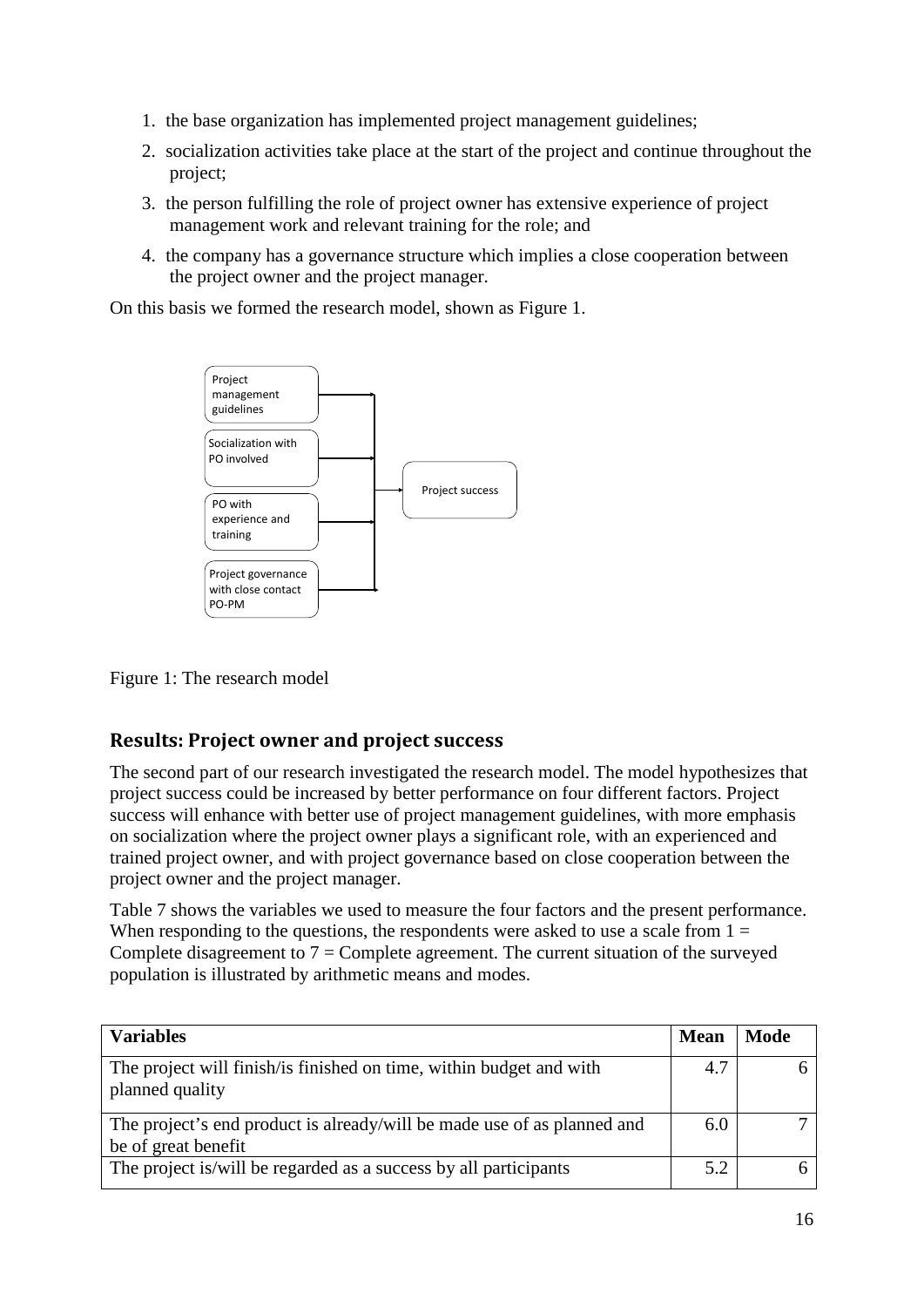| <b>Project success</b>                                                                                                        | 5.3 | 5              |
|-------------------------------------------------------------------------------------------------------------------------------|-----|----------------|
| The base organization has extensive guidelines for how the project work<br>shall be conducted                                 | 4.6 | 6              |
| The project has strictly followed the guidelines for project work                                                             | 4.5 | 6              |
| The role of the project owner is clearly described in the guidelines                                                          | 4.5 | 6              |
| <b>Project management guidelines</b>                                                                                          | 4.5 | 6              |
| The project owner has actively contributed to the common understanding<br>and fellowship within the project                   | 4.0 | 5              |
| The project has extensively carried out activities to create a community<br>with shared values                                | 4.4 | 6              |
| Socialization with project owner involved                                                                                     | 4.2 | 4.5            |
| The project owner has extensive experiences as project owner from<br>previous projects                                        | 4.6 | 6              |
| The project owner has been trained for the role by attending courses or<br>other kinds of training                            | 3.5 | $\mathbf{1}$   |
| Project owner with experience and training                                                                                    | 4.1 | 5              |
| The project owner should play a very active role                                                                              | 3.9 | $\overline{2}$ |
| The project owner should be equally involved in all phases of the project                                                     | 4.3 | 5              |
| The project owner should be a supporting person for the project manager                                                       | 4.5 | 6              |
| The contact between the project owner and the project manager should<br>take place whenever one of them feels the need for it | 4.7 | 6              |
| The project owner should take decisions based on presented material and<br>should not look for additional material            | 4.9 | 6              |
| Project governance with close contact between project owner and<br>project manager                                            | 4.5 | 4.8            |

Table 7: The variables of the research model. Arithmetic mean and mode.

Table 7 shows the results from respondents covering 363 different projects. We might say, based on the results, that Norwegian projects in general are rather successful (mean 5.3). Most base organizations have guidelines or standards for project work and they are followed. Projects are arranging socialization activities, but the project owner might be more actively involved (mean only 4.0). The project owner has previous experience of the role, but the typical project owner is without formalized training (mode 1). The actual project governance of the surveyed projects does not give an active role to the project owner (mean 3.9 and mode 2), but sees the project owner more as a supporting person, who trusts the project manager.

A regression analysis was carried out to test the research model. The result of the regression analysis is shown as Table 8.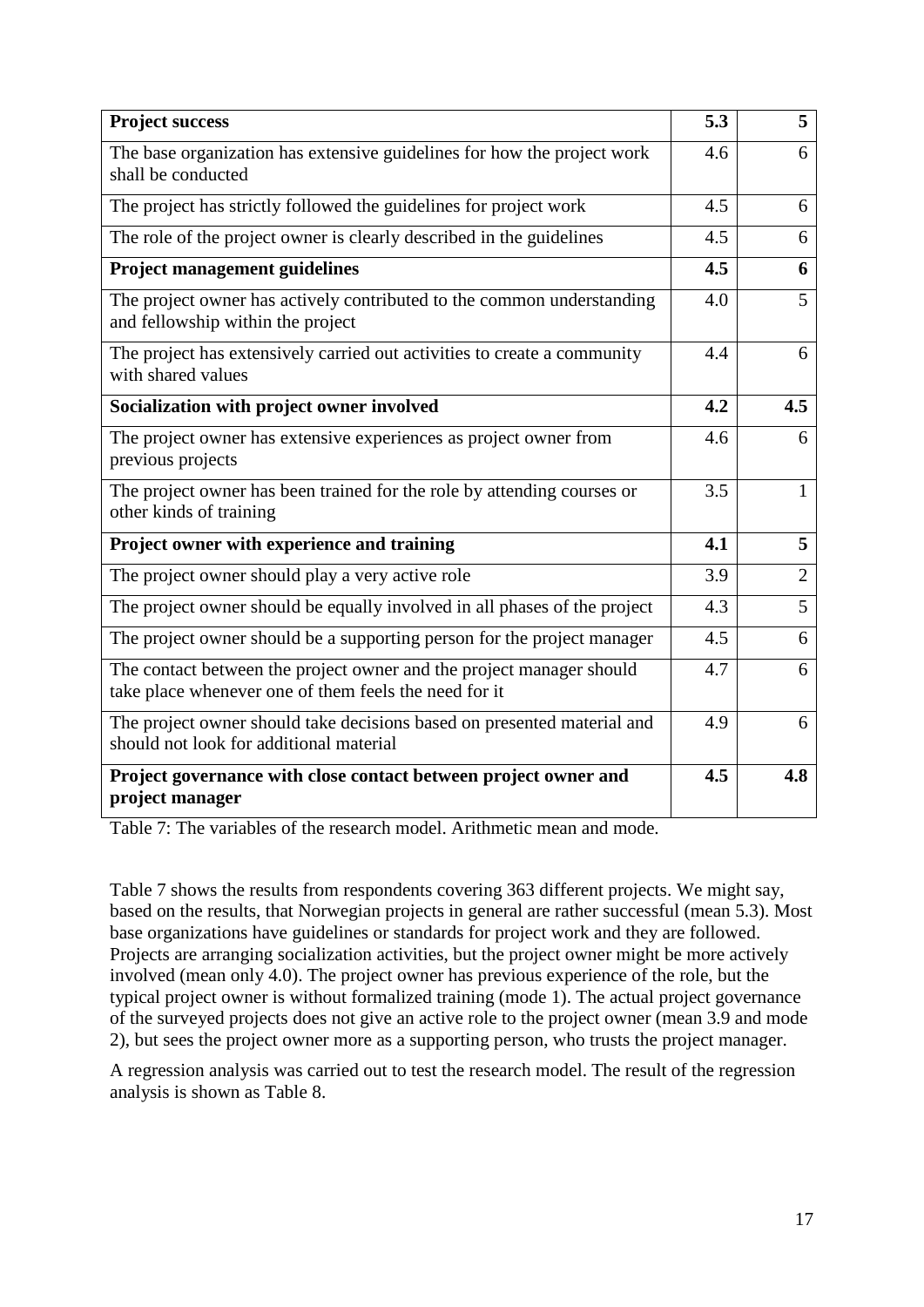|                                | Unstandardized<br>Coefficients |            | Standardized<br>Coefficients |          |      |
|--------------------------------|--------------------------------|------------|------------------------------|----------|------|
| Model                          | B                              | Std. Error | <b>Beta</b>                  | t        | Sig. |
| (Constant)                     | 3.143                          | .289       |                              | 10.882   | .000 |
| Project management guidelines  | .149                           | .044       | .193                         | 3.400    | .001 |
| Socialization with PO involved | .3561                          | .050       | .418                         | 7.175    | .000 |
| PO with experience/training    | $-.071$                        | .044       | $-.095$                      | $-1.624$ | .105 |
| Project governance PO/PM       | .057                           | .061       | .045                         | .931     | .352 |

Dependent Variable: Project success R = .502 R square = .252

Table 8: Linear regression analysis with project success as the dependent variable

The regression analysis shows that project success is significantly improved by more focus on socialization with the project owner being part of the activities and by better usage of project management guidelines.

To our surprise experiences and training of the project owner has a negative impact on project success (however, the conclusion is not significant on 0.1 level). Our interpretation of this is that experience and training have an impact on the way the project owner sees his/her role. Maybe experienced project owners do not involve themselves closely enough with the project managers or the training focuses too much on controlling aspects and not on socialization activities.

The project governance structured used by the respondents of our survey does not have a significant impact on project success. We saw above (Table 7) that the governance structure did not include a very active role for the project owner. We have deleted this part of the governance structure and run a new regression analysis with a modified governance structure. The result is shown as Table 9.

|                                | Unstandardized<br>Coefficients |            | Standardized<br>Coefficients |          |      |
|--------------------------------|--------------------------------|------------|------------------------------|----------|------|
| Model                          | B                              | Std. Error | <b>Beta</b>                  | t        | Sig. |
| (Constant)                     | 2.939                          | .305       |                              | 9.650    | .000 |
| Project management guidelines  | .150                           | .046       | .195                         | 3.249    | .001 |
| Socialization with PO involved | .377                           | .052       | .445                         | 7.232    | .000 |
| PO with experience/training    | $-.094$                        | .046       | $-130$                       | $-2.042$ | .042 |
| Modified project governance    | .103                           | .063       | .084                         | 1.644    | .101 |

Dependent Variable: Project success  $R = .527$  R square = .277

Table 9: Linear regression analysis with project success as the dependent variable and a modified governance structure as a new independent variable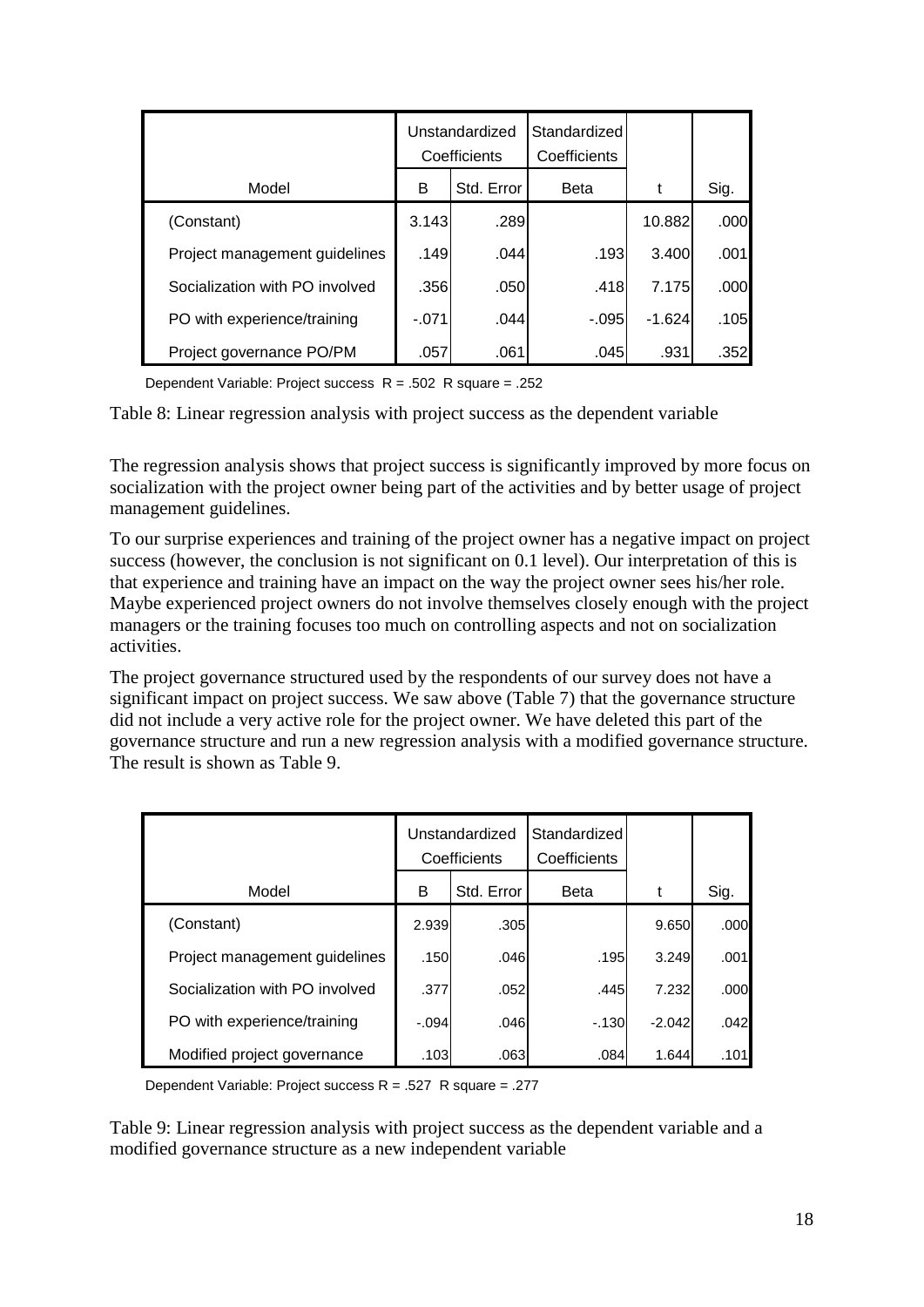The new regression analysis verifies the importance of project management guidelines and socialization activities. It still shows that experience and training have a negative impact. The modified governance structure has a positive impact on project success. It is not convincingly significant (on 0.1 level), but we might say that a governance structure with an active and supporting project owner, who trusts the project manager and has close contact whenever there is a need, is positively affecting project success.

#### **Conclusions and further work**

This paper has presented research, sponsored by the Norwegian Centre of Project Management, on the role of the project owner. The research has been carried out in Norway and has been based on a certain perspective on the role of the project owner. We are confident that our results have relevance beyond the Norwegian scene. Our perspective focuses on the relationships between the base organization and the project and argues that the project owner should take on an active role as responsible for establishing the project and ensuring that the deliveries of the project actually create vital changes to the receiving organization. Both the project owner and the project manager are seen as responsible for the success of the project.

Our empirical study showed that common practice was not living up to our perspective. The lessons for the Centre and others would be to argue for better preparation and training for the project owners and to help the project owners to understand their position, roles and responsibilities.

There is great hope for having more successful project owners. Our study of the most professional project owners and managers showed that they were doing better than average. The experienced project-oriented companies have a duty to explain and advocate the future role of the professional project owner.

Our study has demonstrated that project success could be enhanced when the project owner takes an active part in the socialization activities of the project, directed by implemented project management work guidelines. Project success may also be strengthened by a project management governance structure consisting of close cooperation between project owner and project manager throughout all phases of project work and whenever one of them feels the need for contact. These results represent guidelines for activities to enhance the success of the project owner.

The role of the project owner has been sparsely researched, especially seen in the perspective we advocate. There is a clear need for research to study our conclusions further. In a project world where project success is given a broader interpretation than the project triangle (time, cost, and quality), there is a strong need for more focus on the project owner.

### **References**

- Andersen E.S. (2008) Rethinking project management an organisational perspective Prentice Hall, Harlow, England.
- Bryde D. (2008) Perceptions of the impact of project sponsorship practices on project success. International Journal of Project Management 26:800-809.
- Crawford L., Cooke-Davies T., Hobbs B., Labuschagne L., Remington K., Chen P. (2008) Governance and support in the sponsoring of projects and programs. Project Management Journal 39:S43-S55.
- Eisenhardt K.M. (1989) Agency theory: An assessment and review. Academy of Management Review 14:57-74.